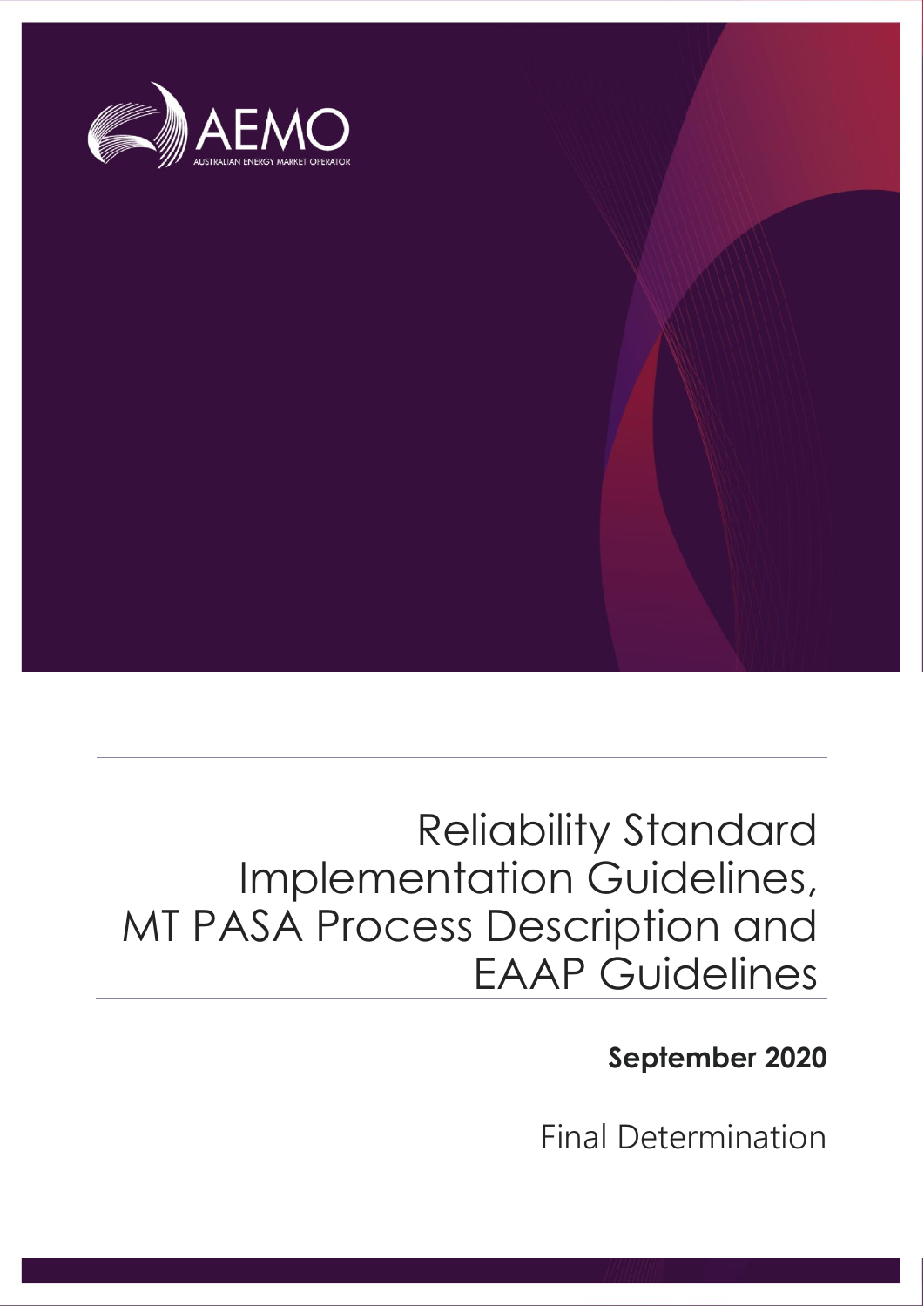## <span id="page-1-0"></span>**Executive summary**

This Final Determination marks the conclusion of AEMO's 2020 consultation on its Reliability Standard Implementation Guidelines (RSIG or Guidelines), Medium Term Projected Assessment of System Adequacy (MT PASA) Process Description, and Energy Adequacy Assessment Projection (EAAP) Guidelines. This Determination also necessarily includes changes to the Spot Market Operations Timetable which were driven by changes to MT PASA. The consultation follows the National Energy Rules (NER) consultation procedure detailed in rule 8.9 of the NER.

This consultation is to inform the industry of changes to how AEMO implements the reliability standard, driven by:

- Updates to the Procedure for the Exercise of Reliability and Emergency Reserve Trader (RERT).
- The introduction of the National Electricity Amendment (Improving transparency and extended duration of MT PASA) Rule 2020 No. 1.
- The recently introduced Interim Reliability Measure.

The above changes impact on the following AEMO publications:

- RSIG.
- MT PASA Process description.
- EAAP Guidelines.
- Spot Market Operations Timetable

The changes to the above publications also include various minor improvements to the underlying processes, and ongoing efforts to ensure consistent methodologies and assumptions are applied.

AEMO received three submissions in the first stage of consultation and three in the second stage, all of which are noted in this document. In addition to various clarifications, the feedback topics included procurement of reliability reserves, modelling, the treatment of reliability changes, additional scenario development consultation and the provision of timing, duration and location of constraints in MT PASA data.

<span id="page-1-1"></span>Alongside this Final Determination, revised RSIG, MT PASA process description, EAAP Guidelines, and Spot Market Operations Timetable documents are published on AEMO's website<sup>1</sup>, reflecting updates resulting from the consultation.

<sup>1</sup> A[t https://aemo.com.au/consultations/current-and-closed-consultations/rsig-mtpasa-process-description-eaap-guidelines-and-spot-market-operations](https://aemo.com.au/consultations/current-and-closed-consultations/rsig-mtpasa-process-description-eaap-guidelines-and-spot-market-operations-timetable)[timetable.](https://aemo.com.au/consultations/current-and-closed-consultations/rsig-mtpasa-process-description-eaap-guidelines-and-spot-market-operations-timetable)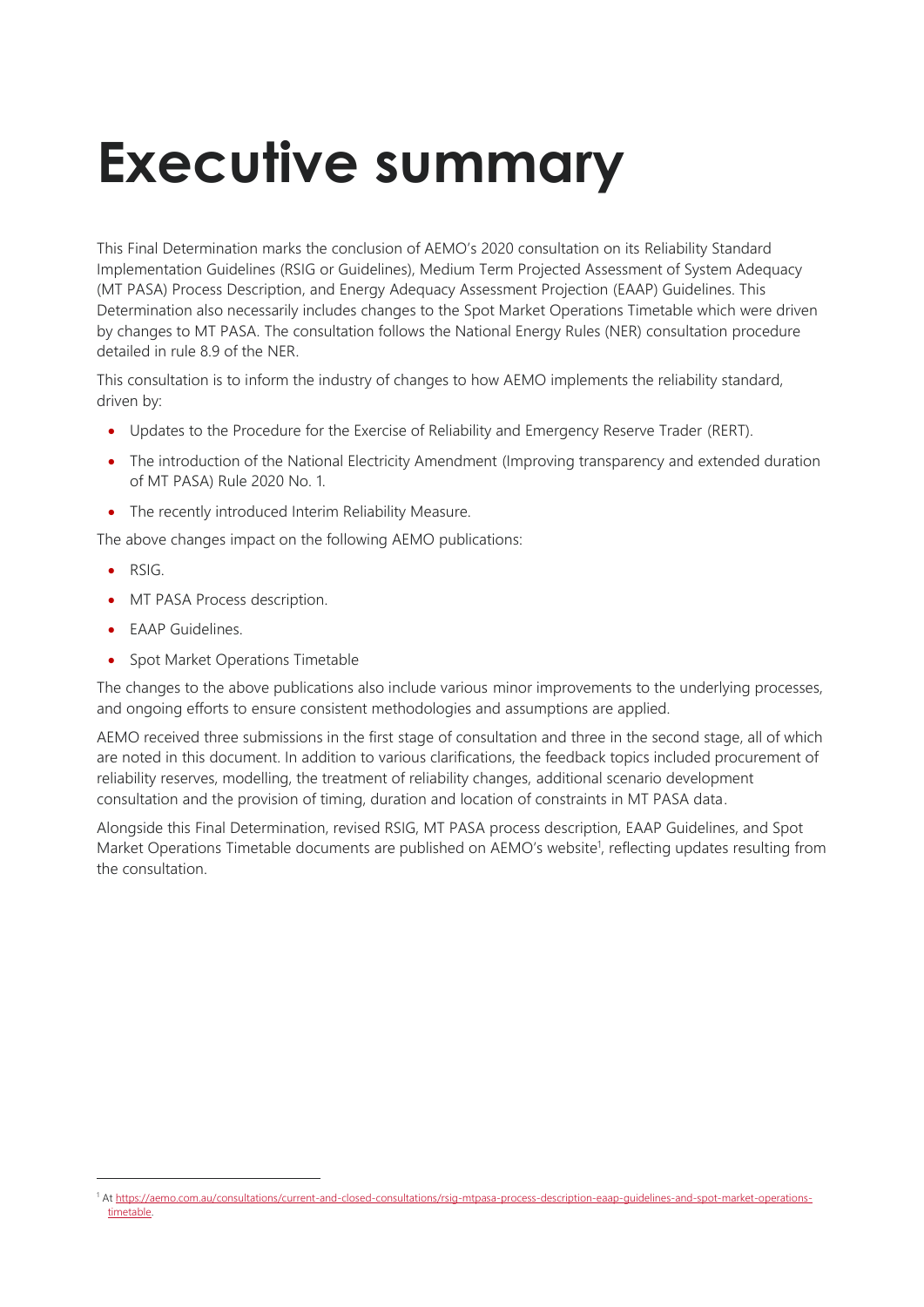## **Contents**

|      | <b>Executive summary</b>                                                                  |                |  |
|------|-------------------------------------------------------------------------------------------|----------------|--|
| 1.   | Introduction                                                                              | 5              |  |
| 1.1  | Context for this consultation                                                             | 5              |  |
| 1.2  | Consultation process                                                                      | 5              |  |
| 2.   | <b>Overview of changes</b>                                                                | 6              |  |
| 2.1  | Topics raised in the issues paper                                                         | 6              |  |
| 2.2  | Amendments to the Reliability Standard Implementation Guidelines                          | 6              |  |
| 2.3  | Amendments to the MT PASA Process Description and the Spot Market Operations<br>Timetable | $\overline{7}$ |  |
| 2.4  | Amendments to the EAAP Guidelines                                                         | 10             |  |
| 2.5  | Feedback received from stakeholders                                                       | 10             |  |
| 3.   | Material issues raised regarding the RSIG                                                 | 12             |  |
| 3.1  | ESOO generation capacity                                                                  | 12             |  |
| 3.2  | ESOO intermittent generation                                                              | 13             |  |
| 3.3  | ESOO energy constraints                                                                   | 13             |  |
| 3.4  | ESOO forecast demand                                                                      | 14             |  |
| 3.5  | Network constraints                                                                       | 14             |  |
| 3.6  | Updates to the ESOO                                                                       | 15             |  |
| 3.7  | Factors in additional EAAP reporting                                                      | 15             |  |
| 3.8  | Projected Assessment of System Adequacy                                                   | 15             |  |
| 3.9  | Medium Term PASA (MT PASA)                                                                | 16             |  |
| 3.10 | MT PASA demand                                                                            | 16             |  |
| 3.11 | Using ESOO for directions and instructions                                                | 17             |  |
| 4.   | <b>Material issues raised regarding MT PASA</b>                                           | 18             |  |
| 4.1  | MT PASA semi-scheduled wind and solar generation forecasts                                | 18             |  |
| 4.2  | MT PASA Reliability Run                                                                   | 18             |  |
| 4.3  | MT PASA Loss of Load Probability (LOLP) Run                                               | 19             |  |
| 4.4  | Additional reporting data                                                                 | 19             |  |
| 4.5  | Generation capacity constraints                                                           | 20             |  |
| 5.   | <b>Material issues raised regarding EAAP</b>                                              | 21             |  |
| 5.1  | Simulation cases                                                                          | 21             |  |
| A1.  | Summary of other issues raised                                                            | 22             |  |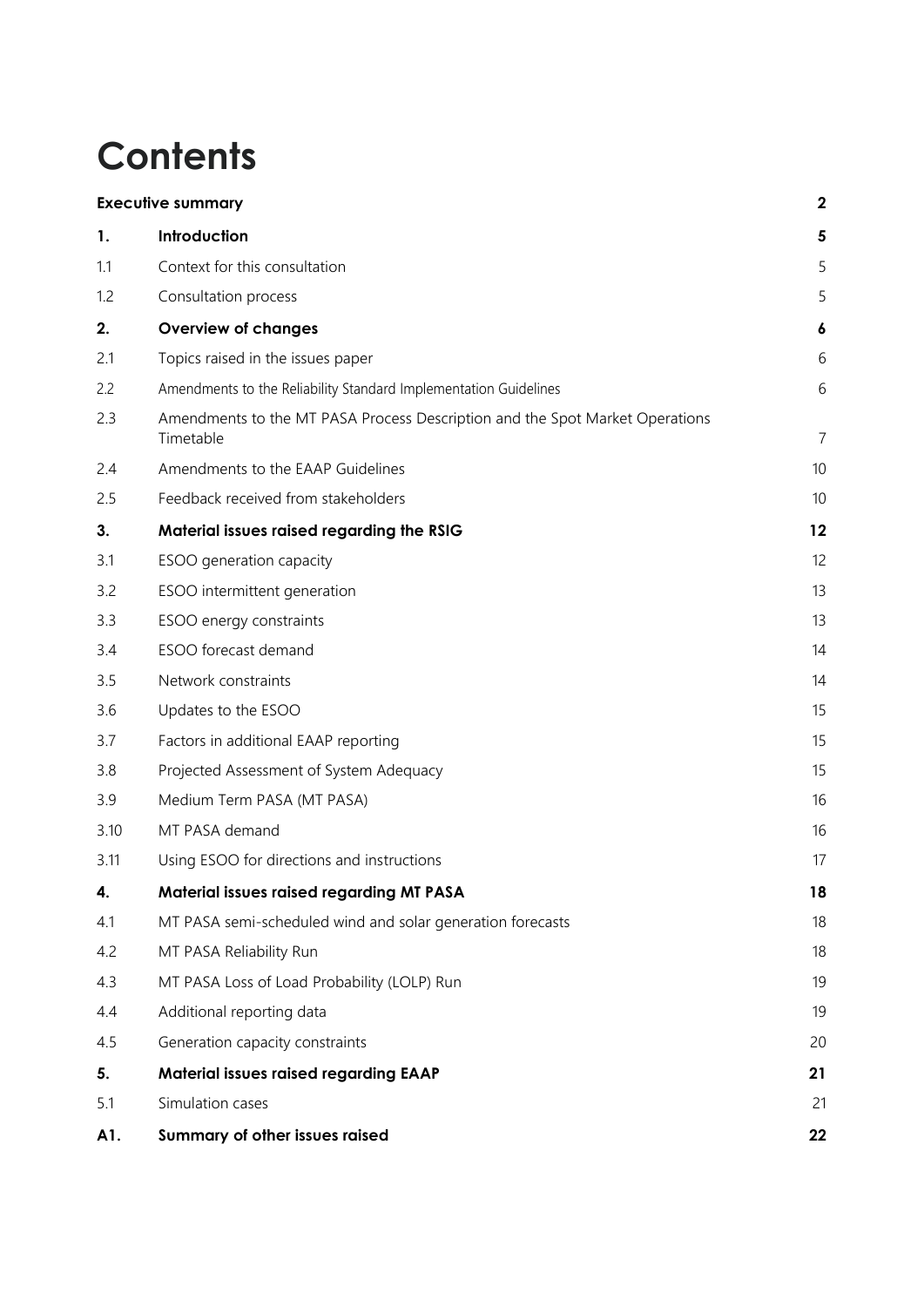## **Tables**

| Table 1 | Other issues raised (in second stage submissions) |  |
|---------|---------------------------------------------------|--|
| Table 2 | Other issues raised (in first stage submissions)  |  |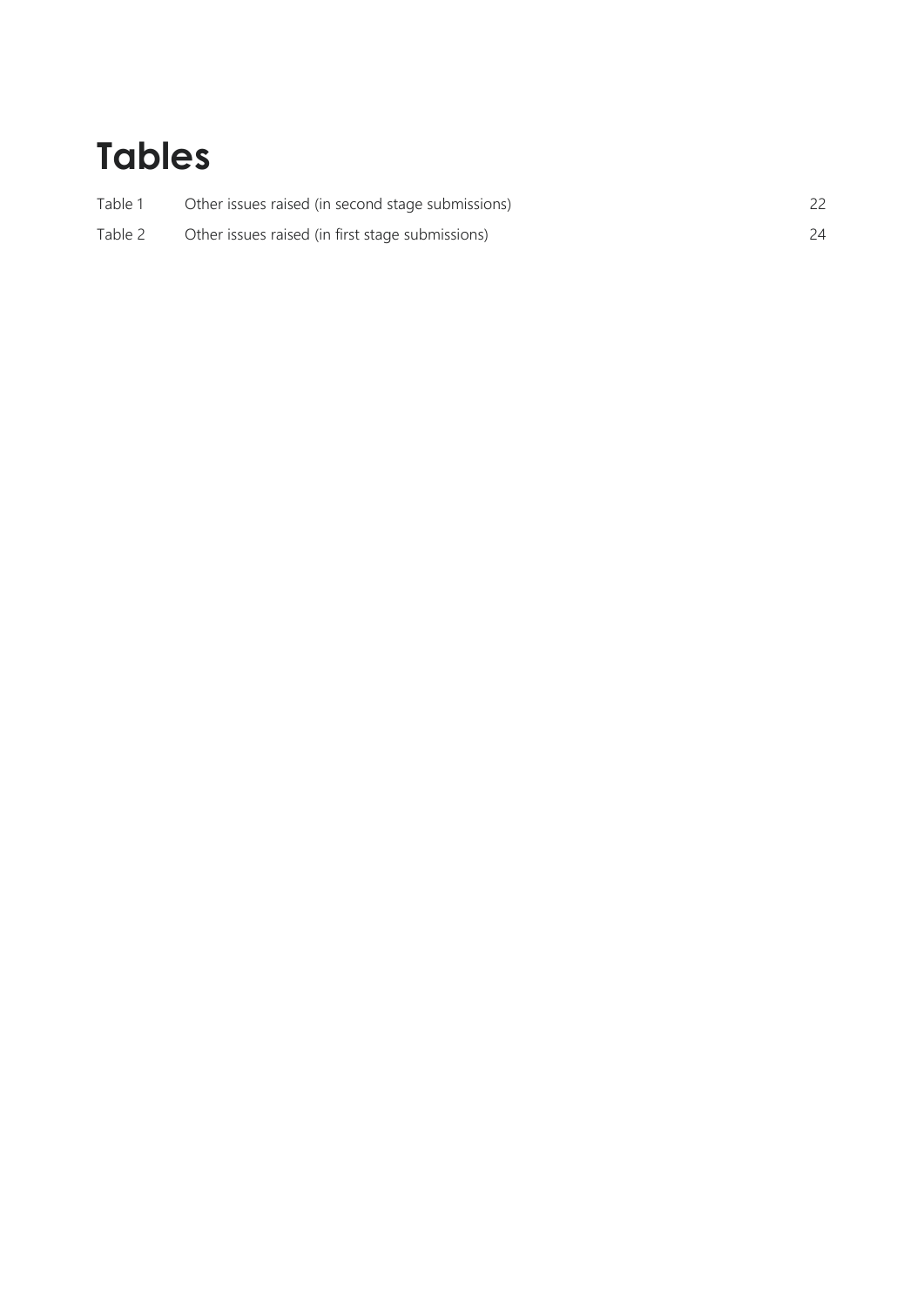# <span id="page-4-0"></span>**1. Introduction**

## <span id="page-4-1"></span>1.1 Context for this consultation

AEMO's 'Enhancement to the Reliability and Emergency Reserve Trader' procedure changes were effective 26 March 2020<sup>2</sup> and allow the Electricity Statement of Opportunities (ESOO) to inform RERT contracts.

A final rule determination of the National Electricity Amendment (Improving transparency and extended duration of MT PASA) Rule 2020 No. 1 was made on 20 February 2020<sup>3</sup>. According to the original rule change submission, the changes were designed to:

- Improve transparency of the MT PASA process, reduce asymmetry of generation availability information in the market, and extend the period generation availability is published from two to three years, and
- Better inform the market at a granular level on projected assessments of reliability and generation availability, enabling participants to make more effective and efficient decisions in how they interact with the market.

AEMO's Issues Paper detailed the impact of the RERT enhancements and the MT PASA changes on the RSIG, MT PASA Process description, EAAP Guidelines and AEMO Spot Market Operations Timetable. Additionally, AEMO made various minor improvements to the underlying processes, including ongoing efforts to ensure consistent methodologies and assumptions are applied. This Final Determination responds to submissions received on these changes.

The Interim Reliability Measure was introduced in August 2020 and transitional provision NER 11.128.9 requires AEMO to amend the RSIG. The relevant amendments were made on 31 August 2020 in accordance with that provision and are outlined in this Final Determination and published in the RSIG with this Final Determination.

On 20 August 2020, AEMO released an interim solution for one of the changes arising from the MT PASA rule change, to publish generation availability of individual scheduled generating units. The published generation availability horizon for this interim solution is two years. A full solution for publishing generation availability of individual scheduled generating units, and remaining changes yet to be implemented, will be released by the proposed alternative go-live date of December 2020.

## <span id="page-4-2"></span>1.2 Consultation process

As outlined above, this consultation is conducted in accordance with rule 8.9 of the NER.

On 25 May 2020, AEMO initiated the first stage of the consultation with the publication of its RSIG, MT PASA Process Description, and EAAP Guidelines Issues Paper, which explained how AEMO has amended these documents. Through this consultation, AEMO was seeking feedback on the amendments.

On 14 August 2020, AEMO published the Draft Determination<sup>4</sup>, addressing feedback on submissions to the issues paper.

This Final Determination outlines changes to the AEMO guidelines and process description, and addresses stakeholder submissions received during the consultation.

The publication of this Final Determination concludes the consultation.

<sup>2</sup> Se[e https://www.aemo.com.au/consultations/current-and-closed-consultations/enhancements-to-rert-rule-change-update-to-procedures.](https://www.aemo.com.au/consultations/current-and-closed-consultations/enhancements-to-rert-rule-change-update-to-procedures) 

<sup>3</sup> Se[e https://www.aemo.com.au/consultations/current-and-closed-consultations/enhancements-to-rert-rule-change-update-to-procedures.](https://www.aemo.com.au/consultations/current-and-closed-consultations/enhancements-to-rert-rule-change-update-to-procedures)

<sup>4</sup> Available a[t https://aemo.com.au/en/consultations/current-and-closed-consultations/rsig-mtpasa-process-description-eaap-guidelines-and-spot-market](https://aemo.com.au/en/consultations/current-and-closed-consultations/rsig-mtpasa-process-description-eaap-guidelines-and-spot-market-operations-timetable)[operations-timetable.](https://aemo.com.au/en/consultations/current-and-closed-consultations/rsig-mtpasa-process-description-eaap-guidelines-and-spot-market-operations-timetable)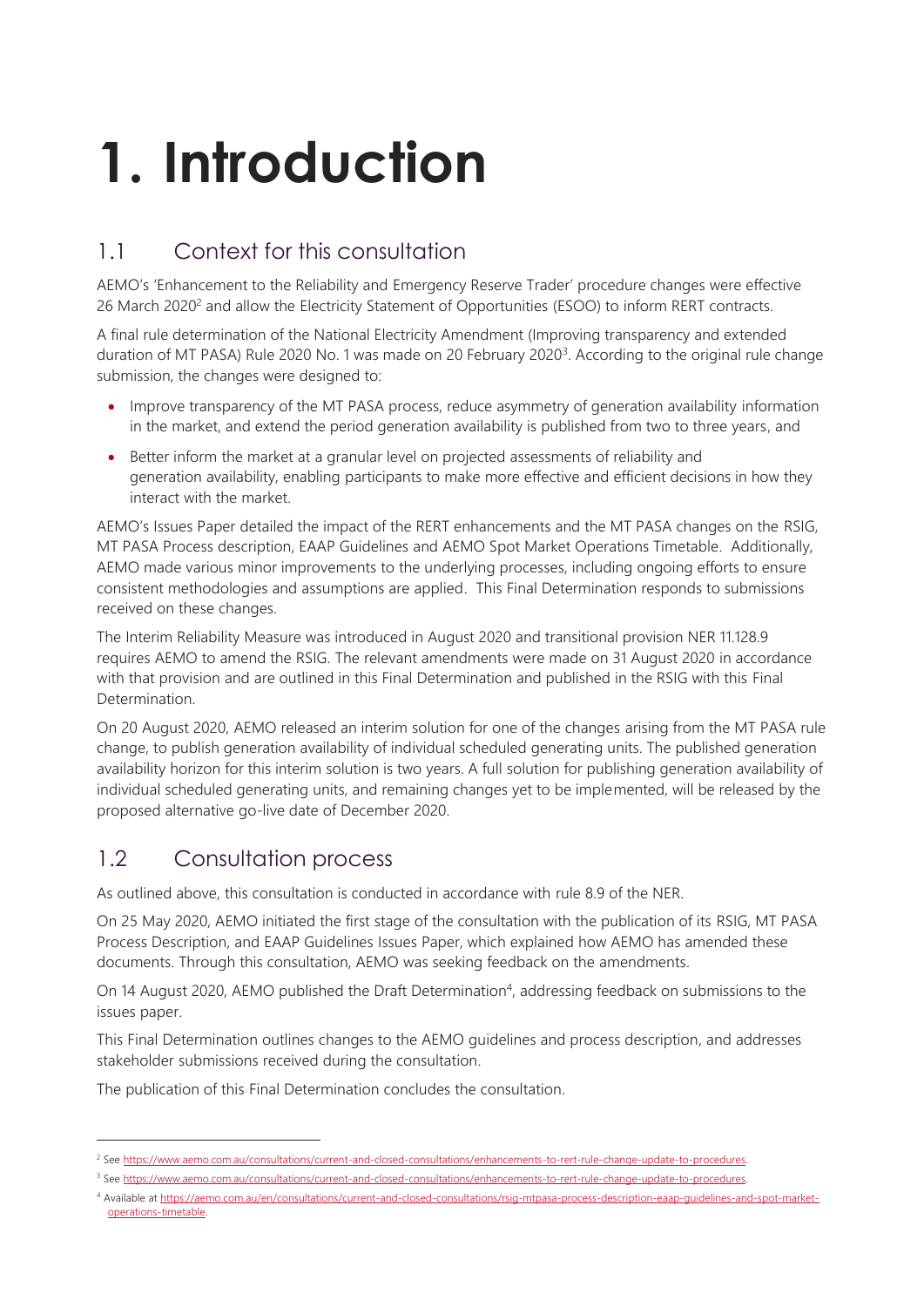# <span id="page-5-0"></span>**2. Overview of changes**

## <span id="page-5-1"></span>2.1 Topics raised in the issues paper

AEMO's RSIG, MT PASA Process Description, and EAAP Guidelines Issues Paper asked stakeholders about the appropriateness of the amendments to the RSIG, EAAP Guidelines and MT PASA process.

The box below outlines the amendments.

#### **Consultation outline**

- The amendments to the RSIG are minor in nature and are primarily to align the RSIG with other guidelines and procedures such as the most recent Reliability and Emergency Reserve Trader Guidelines and to reflect the Interim Reliability Measure rule change<sup>5</sup>. The other changes to the document align the RSIG with current procedures and methodologies.
- The updates to the MT PASA Process Description are predominantly to align with the MT PASA rule change. Other amendments are provided to clarify existing processes and published data. The document also outlines an amended approach to the calculation of daily peak demands as required in clause 3.7.2(f). The MT PASA methodology change focuses on the calculations of daily maximum demands. Greater clarity was also provided around how unserved energy (USE) outcomes from 90% probability of exceedance (POE) demand forecasts would be taken into account in calculating expected USE (consistent with other reliability assessments). Regarding the MT PASA inputs, generators are required to provide daily megawatt (MW) capacity for the next 36 months, updated from 24 months. MT PASA outputs are adjusted to reflect the rule change and increase transparency.
- The amendments to the EAAP Guidelines are more minor in scope with changes to reflect current processes, additional clarifications and minor corrections such as updating the name of input data sources.

## <span id="page-5-2"></span>2.2 Amendments to the Reliability Standard Implementation Guidelines

The RSIG outline the various approaches and assumptions used to evaluate the market against the reliability standard, and are made under clause 3.9.3D of the National Electricity Rules (NER).

The RSIG has been amended to align with AEMO's update to the Procedure for the Exercise of Reliability and Emergency Reserve Trader (RERT)<sup>6</sup>, and to better reflect the methodologies AEMO uses in the ESOO, MT PASA and EAAP. The RSIG has also been amended to reflect the changes needed to implement the interim reliability measure.

Key changes include:

- Updating descriptions of how AEMO uses the ESOO to implement the reliability standard. The ESOO is used as an input in the RERT procurement process and forms the basis of the Reliability Forecast as part of the Retailer Reliability Obligation (RRO). The use of the ESOO to indicate whether RERT will be required was reflected in the update to the Procedure for the Exercise of RERT. Changes also include removing some descriptions of the details of RERT procurement which are related to rule changes rather than the process AEMO uses in implementing the reliability standard.
- Clarifying the methodology description, including:

<sup>5</sup> NER 11.128.9

<sup>6</sup> Consultation details available at [https://www.aemo.com.au/consultations/current-and-closed-consultations/enhancements-to-rert-rule-change-update-to](https://www.aemo.com.au/consultations/current-and-closed-consultations/enhancements-to-rert-rule-change-update-to-procedures)[procedures.](https://www.aemo.com.au/consultations/current-and-closed-consultations/enhancements-to-rert-rule-change-update-to-procedures)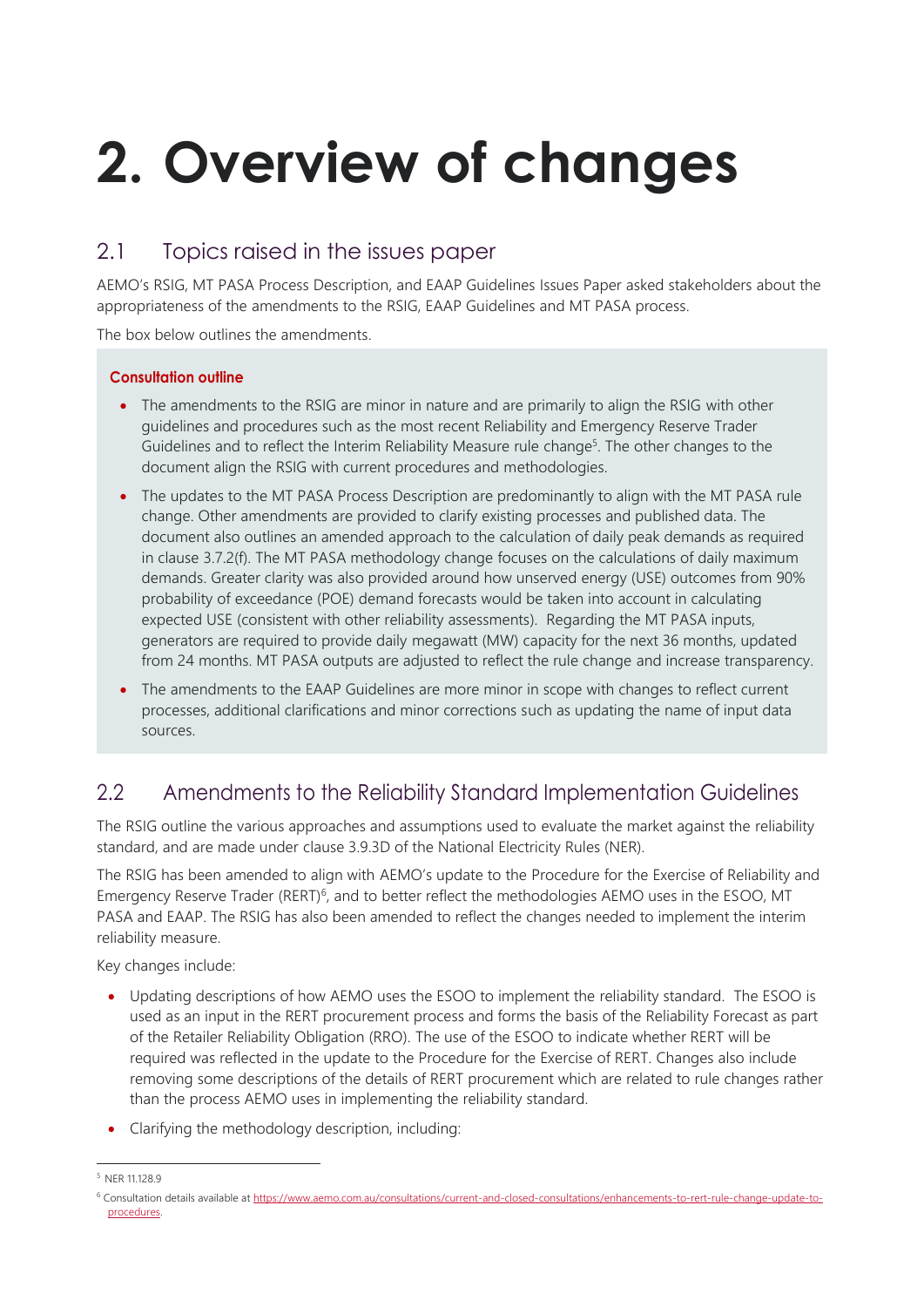- Changed description of planned outages in the ESOO from being scheduled and optimised during low demand periods, to the current approach of assuming they are scheduled at times of surplus supply. AEMO no longer models planned outages as these are assumed to be moved if they risk USE.
- Described the approach to the inclusion of auxiliary load in ESOO, MT PASA and EAAP modelling.
- Described the differences in approach used in modelling constraint equations and intermittent generation between EAAP and MT PASA.
- Detailing how AEMO will determine whether the interim reliability measure has been exceeded. The RSIG also adjusts the actions able to be taken by AEMO to reflect that AEMO may enter into contracts for interim reliability reserves if the measure is exceeded.
- Clarifying and outlining proposed improvements to the methodology related to modelling wind and solar generation. The updated RSIG clarifies that historical generation will not always be used where available, but rather where the use of historical generation is most appropriate. AEMO currently uses historical generation data to model many existing wind generators. However, for a number of reasons including increased levels of curtailment due to low prices or transmission constraints, and the potential impact of high wind or high temperature cut-outs, AEMO is moving toward a method which more heavily relies on meteorological data, which is converted to expected generation using the best available information. AEMO will consult on minor changes in the way intermittent generators are modelled across AEMO's various forecasting functions through consultation related to the forecasting improvement program.
- Clarifying that at least eight reference years will be used in conducting reliability assessments through the ESOO, EAAP and MTPASA.
- Noting that AEMO may supplement historical outage rate assessments with forward-looking assessments provided by participants and possibly consultants. This information may be requested for some generators such as in cases where deteriorating performance is observed.
- Documenting AEMO's considerations when determining whether an update to the ESOO or MT PASA is required based on a change in an underlying assumption.
- Updating links to references and links that have changed name or moved.

<span id="page-6-0"></span>The submissions and determinations related to the above points are covered in Chapter [3](#page-11-0) of this document.

## 2.3 Amendments to the MT PASA Process Description and the Spot Market Operations Timetable

MT PASA assesses the adequacy of expected electricity supply to meet demand across the two-year horizon through regular assessment of any projected failure to meet the reliability standard. This assists Registered Participants and other stakeholders making decisions about supply, demand and transmission network outages over that period.

The MT PASA Process Description documents information collection, analysis and disclosure of power system security and predicted supply reliability.

The National Electricity Amendment (Improving transparency and extending duration of MT PASA) Rule 2020 No. 1<sup>7</sup> has been approved. To comply with this rule change, AEMO has made several modifications to the MT PASA process. The sections below summarise and discuss the various amendments to reflect this rule change and/or to generally improve the clarity of the document.

<sup>7</sup> Available a[t https://www.aemc.gov.au/rule-changes/improving-transparency-and-extending-duration-mt-pasa.](https://www.aemc.gov.au/rule-changes/improving-transparency-and-extending-duration-mt-pasa)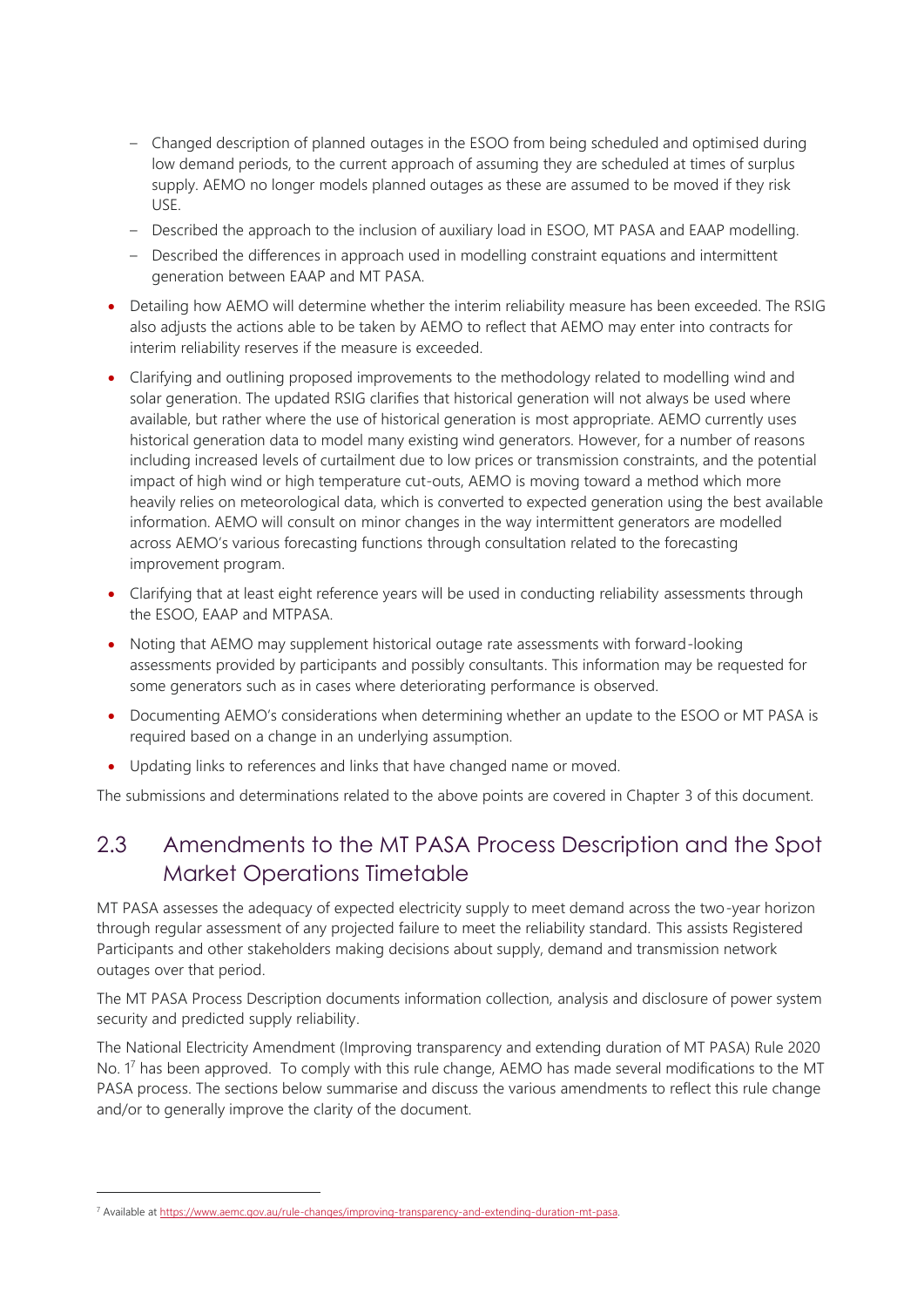The MT PASA rule change also requires minor changes to AEMO's Spot Market Operations Timetable to reflect the extension of generator's obligations to provide PASA availability and AEMO's data publishing responsibilities from 24 to 36 months. The changes include:

- Updating the requirement for participants to submit data for MT PASA to be "up to 36 months" instead of 24 months. This is due to the new requirement on scheduled generating units.
- Adding an additional row which describes the outputs related to aggregate PASA availability for each region and generating unit PASA availability published in the REGIONAVAILABILITY and the new DUIDAVAILABILITY reports. This covers a period of 36 months as per the rule change.

The following sections outline the MT PASA changes, while the submissions and determinations related to MT PASA are covered in Chapter 4 of this document. There were no submissions related to the Spot Market Operations Timetable.

### 2.3.1 Clarifications and updates

Proposed MT PASA Process Description amendments include general process clarifications and updates to references and links that have changed name or moved.

This includes clarification on how AEMO calculates intermittent generation traces where historical generation data is unavailable or unsuitable.

The document also clarifies AEMO's approach to the inclusion of auxiliary loads. The demand inputs used by AEMO in the reliability run are on a "sent-out" basis, but are adjusted by the auxiliary load that occurs within the simulation which is dependent on the generator dispatch in each interval.

Where appropriate, AEMO has generalised references to other documents and processes such that the MT PASA process description remains correct when other changes occur.

### 2.3.2 Changes in the MT PASA methodology

The updated document details AEMO's adjustment to the POE weightings which are applied to weight the USE outcomes from the 10%,50% and 90% POE simulations. Consistent with the approach used in the ESOO, AEMO is no longer assuming that USE outcomes from 90% POE simulations are the same as the 50% POE outcomes and is instead assuming zero USE outcomes from 90% POE simulations in most circumstances. In effect, the weighting applied to the 50% POE simulations has now reduced to reflect this assumption. The expected application date of this change is from December 2020.

The most significant change in the MT PASA methodology is the provision of additional information about the daily maximum demands. The existing approach to meet the requirement in 3.7.2(f)(1) is maintained, but is expanded as follows:

- Non-scheduled generation is subtracted from the demand traces to more clearly meet the requirement in 3.7.2(f)(1) which requires publication of peak load values that are net of non-scheduled generation. These values are on an as-generated basis to better match actual demand published by AEMO.
- For the daily peak demand values published under 3.7.2(f)(1), scheduled loads are considered off at time of peak if storage based, and considered on if large industrial loads. The possible reduction in demand from large industrial loads during high price events, including wholesale demand response, is captured in AEMO's demand side participation forecast.
- The calculations and publishing of the 10% POE peak load, the most probable peak load and the maximum and minimum values of the forecasts (to meet the new clause 3.7.2(f)(1A)) are all reflective of the actual demand traces used in MT PASA. These new values improve the transparency of the assessment, as they reflect the range of values in the actual demand traces used in the MT PASA reliability run, as opposed to the values published in 3.7.2(f)(1), which are not reflective of any of the inputs used in the MT PASA reliability run.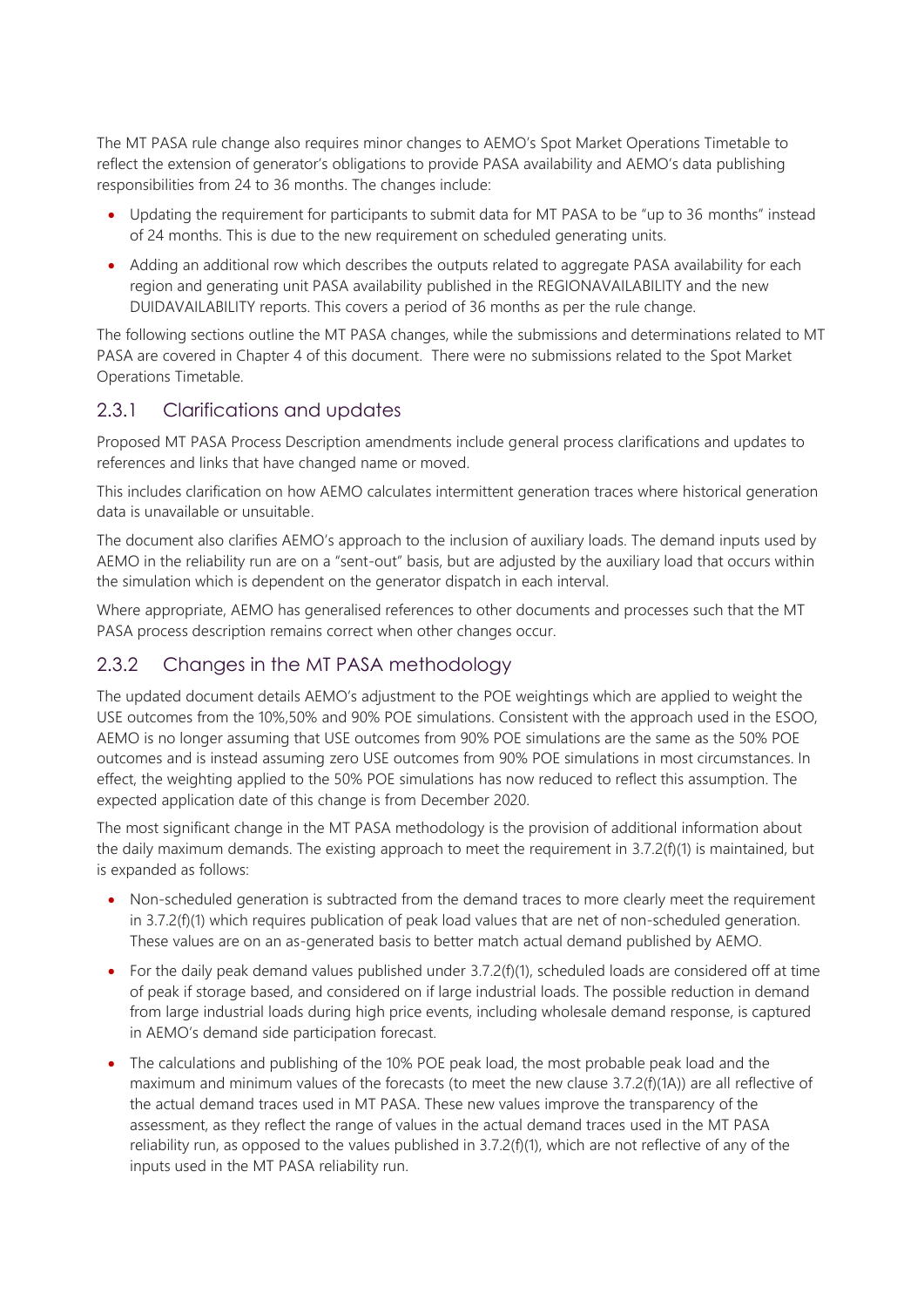### 2.3.3 Medium Term PASA Inputs

The process description clarifies that in accordance with the rule change (Rule 2020 No. 1), generators are required to provide the expected daily MW capacity of each scheduled generating unit for the next 36 months, updated from 24 months.

The process description provides details around the inclusion of generation projects with a commitment to construct or install<sup>8</sup> in MT PASA. This is not a change in process, as MT PASA has always included these generators, but has been added for clarity.

### 2.3.4 Medium Term PASA outputs

The rule change (Rule 2020 No. 1) includes additional information that AEMO is required to provide under clause 3.7.2(f)(1A). AEMO must prepare and publish the maximum and minimum values of daily demand forecasts under both 10% POE and most probable peak demand conditions. This clause specifically refers to the input forecasts produced under 3.7.2(c)(1) and the calculated values are therefore reflective of the actual demand traces used in MT PASA.

To meet the publication requirement, AEMO has added several new fields to the published three-hourly report (all on an as-generated basis and excluding contribution from non-scheduled generation):

- DEMAND10MAX calculated as the maximum daily demand across all 10% POE traces.
- DEMAND10MIN calculated as the minimum daily demand across all 10% POE traces.
- DEMAND50MAX calculated as the maximum daily demand across all 50% POE traces.
- DEMAND50MIN calculated as the minimum daily demand across all 50% POE traces.

Other changes made to reflect the rule change include:

- PASA availability will now also be published at a unit level (as per the new clause  $3.7.2(f)(5)$ ).
- Availability will also be published for 36 months instead of 24 months due to the increased time period that generation availability must be provided by generators.
- Demand values published in the REGIONRESULT table will now be published on an 'as-generated' basis. This is to make it consistent with other demand data that is published by MT PASA.
- The DEMAND10 and DEMAND50 values published in the MTPASA\_REGIONAVAILABILITY report are net of the contribution from non-scheduled generation.

Finally, other calculations have been added to the MTPASA\_REGIONRESULT table to provide participants with more information on generator availability. The additional fields are to meet the new requirements in clause 3.7.2(f) (5C) and show the impact of the random forced outages on the capacity available. The new fields are:

- TOTALAVAILABILEGEN90 the 90% percentile for total availability (Scheduled) across all iterations and half hours (MW)
- TOTALAVAILABILEGEN50 the 50% percentile for total availability (Scheduled) across all iterations and half hours (MW).
- TOTALAVAILABILEGEN10 the 10% percentile for total availability (Scheduled) across all iterations and half hours (MW).
- TOTALAVAILABILEGENMIN the minimum for total availability (Scheduled) across all iterations and half hours (MW).

<sup>&</sup>lt;sup>8</sup> Information on the criteria used by AEMO to classify projects as committed can be found a[t https://aemo.com.au/en/energy-systems/electricity/national](https://aemo.com.au/en/energy-systems/electricity/national-electricity-market-nem/nem-forecasting-and-planning/forecasting-and-planning-data/generation-information)[electricity-market-nem/nem-forecasting-and-planning/forecasting-and-planning-data/generation-information.](https://aemo.com.au/en/energy-systems/electricity/national-electricity-market-nem/nem-forecasting-and-planning/forecasting-and-planning-data/generation-information)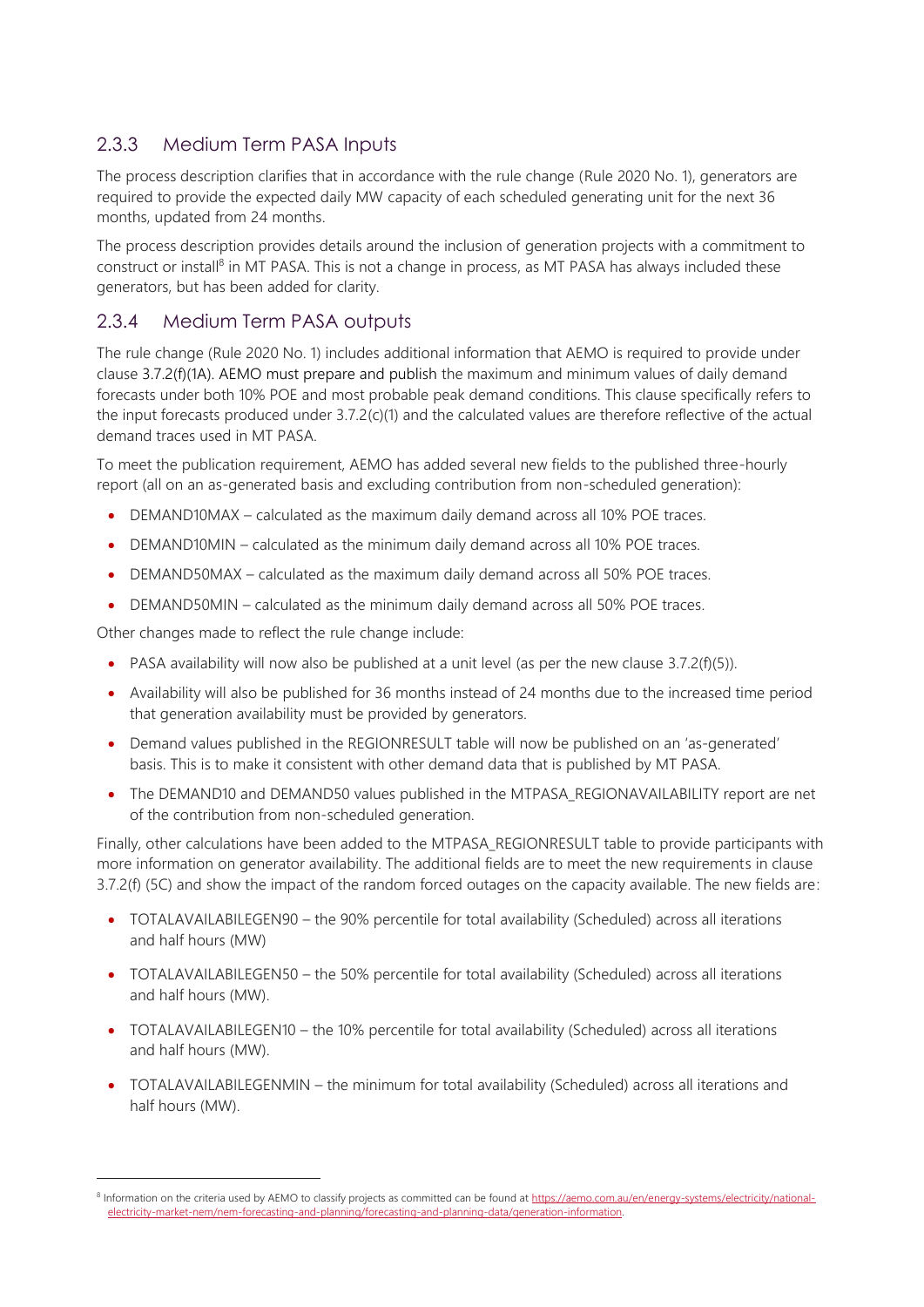• TOTALAVAILABILITYGENMAX – the maximum for total availability (Scheduled) across all iterations and half hours (MW).

The updated process description details all of the new output fields which will be provided once implemented<sup>9</sup>, and also provides an example of an additional visualisation which will be made available.

The MT PASA rule change also requires minor administrative changes to AEMO's Spot Market Operations Timetable to reflect the extension of generators' obligations to provide PASA availability and AEMO's data publishing responsibilities from 24 to 36 months.

## <span id="page-9-0"></span>2.4 Amendments to the EAAP Guidelines

AEMO is required to develop and publish the EAAP Guidelines in accordance with Rule 3.7C.

The EAAP Guidelines have been amended to align with improvements in other AEMO processes, including MT PASA reliability modelling. Other amendments clarify methodology, and update links to references and any updated links. The amendments are minor in scope and do not materially impact the methodology for assessing reliability in the EAAP process.

Key changes are:

- Removed the statement that AEMO will only run simulations on the long-term average rainfall scenario if USE is over 0.002% in the short-term average rainfall scenario. AEMO will conduct simulations on all three scenarios (low rainfall, short-term average and long-term average rainfall), at a minimum.
- Removed descriptions of self-dispatch levels and generator ramp rates in the model. These features are no longer implemented in the Generator Energy Limitation Framework (GELF) and currently have minimal impact on the implementation of the reliability standard. As models such as the EAAP currently simulate dispatch on a half-hourly granularity and do not consider the impact of factors such as short-term forecast uncertainty, issues related to flexibility and ramping are currently not captured. In consultation with stakeholders; future developments in AEMO's forecasting models may be explored to better reflect the increasing reliability risks associated with lack of system flexibility.
- Removed references to interconnector FORs (Forced outage rates). This is to align with the approach used in MT PASA where unplanned network outages are not modelled. Capturing such outages in these processes would be extremely difficult as it would require changes to constraint sets that are automatically created from AEMO's market systems. Where relevant, the impacts of interconnector FORs are captured in the ESOO.
- Simplified the data on total energy production provided to owners of scheduled generating units or hydro schemes.
- Clarified the current process for deriving the demand traces modelled which are now fully aligned with the approach used in both ESOO and MT PASA. Similarly, the generation modelled (scheduled, semischeduled and large non-scheduled) and the approach to incorporating auxiliary load is also now aligned across these three processes.
- Updated naming conventions and links to other processes and documentation.

<span id="page-9-1"></span>The submissions and determinations related to the above points are covered in Chapter 5 of this document.

## 2.5 Feedback received from stakeholders

In response to the issues paper, AEMO received written submissions from ERM Power, Energy Users Association of Australia (EUAA) and Major Energy Users (MEU). The EUAA and MEU both referenced ERM

<sup>9</sup> Expected implementation date of December 2020.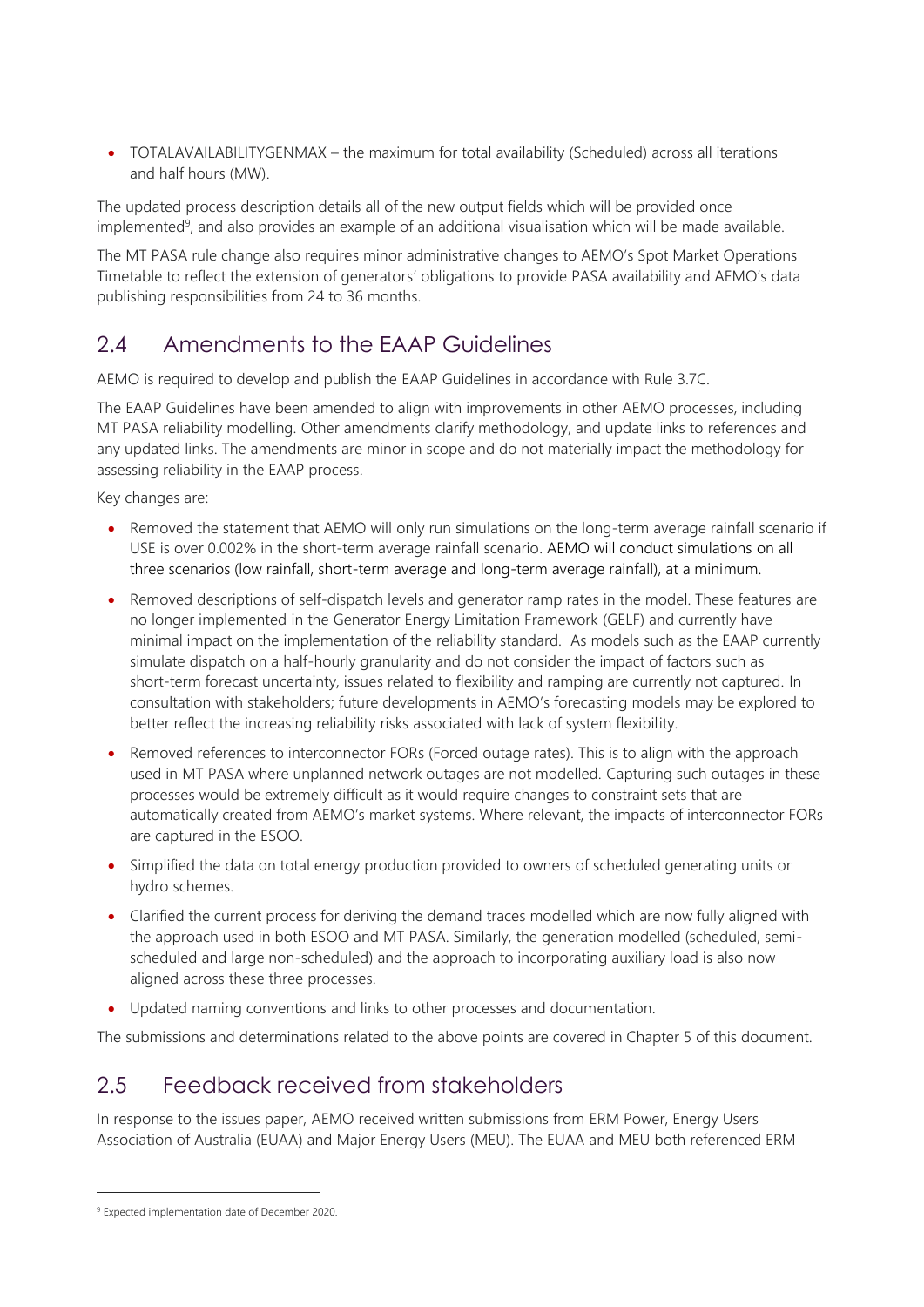Power's comprehensive submission, indicating their support for it. AEMO would like to thank these stakeholders for their feedback.

In addition to Registered Participants and other interested persons, AEMO consulted with the Reliability Panel in relation to the RSIG, in accordance with clause 3.9.3D.

In response to the Draft Determination, AEMO received three submissions, from Energy Queensland, EUAA and ERM Power, and once again, the EUAA referenced ERM Power's more comprehensive submission. AEMO would like to thank these stakeholders for their feedback.

Respo[n](#page-1-1)ses to material issues from submissions to the issues paper and Draft Determination<sup>1</sup> are outlined in the following sections of this document. Minor points are addressed in Appendix [A1.](#page-21-0)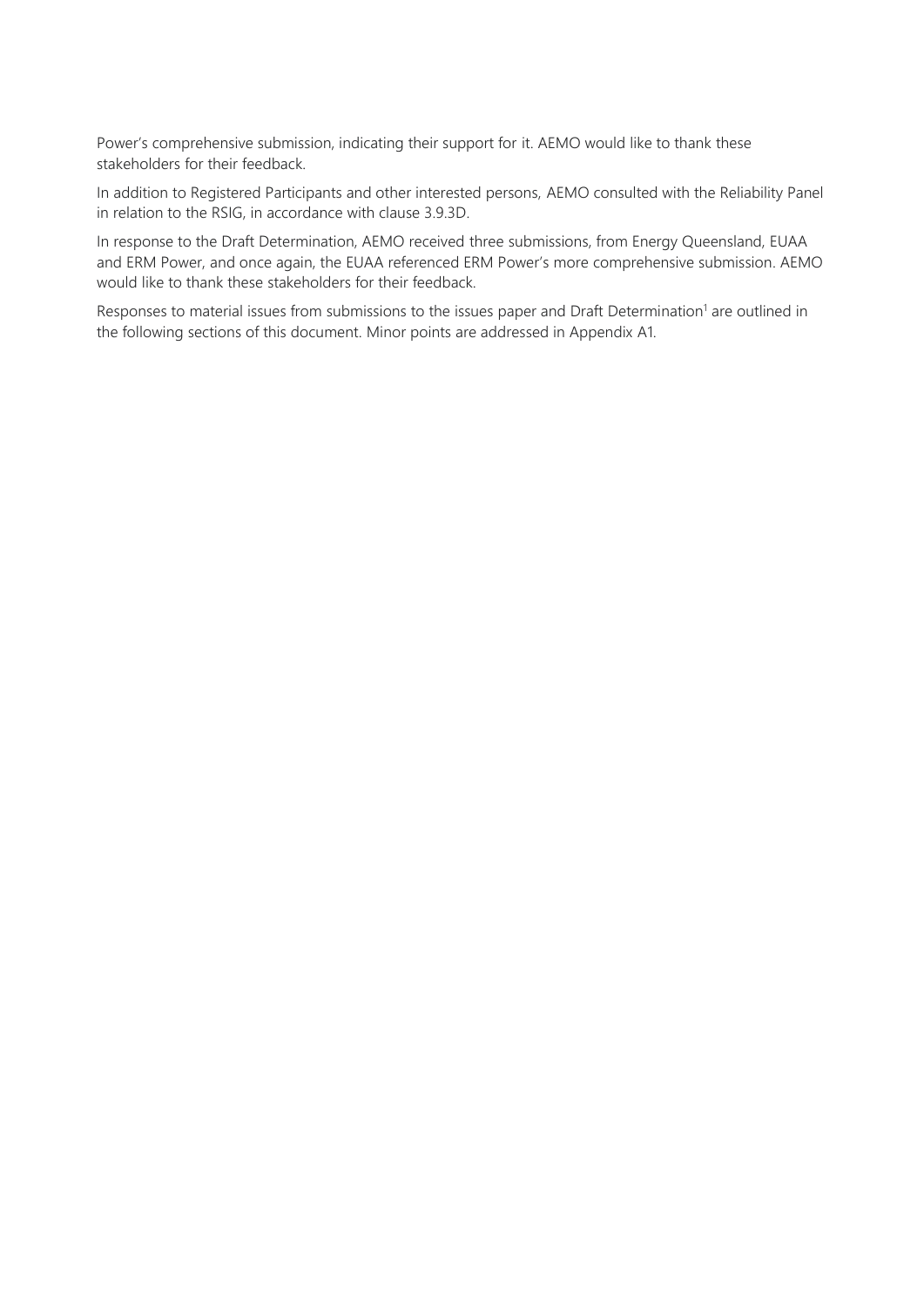## <span id="page-11-0"></span>**3. Material issues raised regarding the RSIG**

The following sections discuss the material issues raised by stakeholders along with AEMO's considerations and conclusions. Appendix A1 notes minor matters.

## <span id="page-11-1"></span>3.1 ESOO generation capacity

#### **Issue summary and submissions**

ERM Power noted its perception that AEMO shows a willingness to insert modelling bias by means of the statement in the RSIG that

AEMO may further validate these assumptions through consultant peer review.

ERM Power remains concerned that this may imply AEMO could engage additional consultants to substitute the information provided by a registered participant at AEMO's request, if AEMO deems it invalid.

ERM Power went on to propose that even if AEMO needed to engage consultants, its should fully document the reasons for this and undertake stakeholder consultation prior. ERM Power clarified that it sought consultation prior to substitution, rather than prior to consulting. It also noted it did not seek revelation of confidential information, and that reasons for engaging external expertise could be provided without revealing confidential data.

#### **Assessment and conclusion**

This issue was raised by ERM Power in the first stage of consultation, and as noted in the Draft Determination: AEMO may engage consultants because it:

- Needs expert judgement to assess whether the evidence provided by participants supports the proposed rate, and/or
- Finds participants are unable to provide their own forward-looking assessment of forced outage rates, and/or
- Seeks to cost effectively supplement its own team when needed.

Inputs and assumptions derived from external consultants are discussed at Forecasting Reference Group (FRG) meetings where practicable and time permitting. For example, in 2020, AEMO engaged consultants to assist with developing economic forecasts, distributed energy resource uptake and forward-looking forced outage rates. All consultants presented their analysis at FRG meetings, providing stakeholders with an opportunity to ask questions and raise alternate views.

In specific circumstances where consultant advice is inconsistent with information explicitly provided by a participant, AEMO provides the participant with an opportunity to provide further evidence in support of their view. Due to the confidential nature of these discussions, it is not possible to consult broadly, or publish this information, but a record of the discussion is documented internally.

The intent of the Forecast Accuracy Report is to provide stakeholders with confidence that any unintended modelling bias, driven by choice of inputs, is detected early.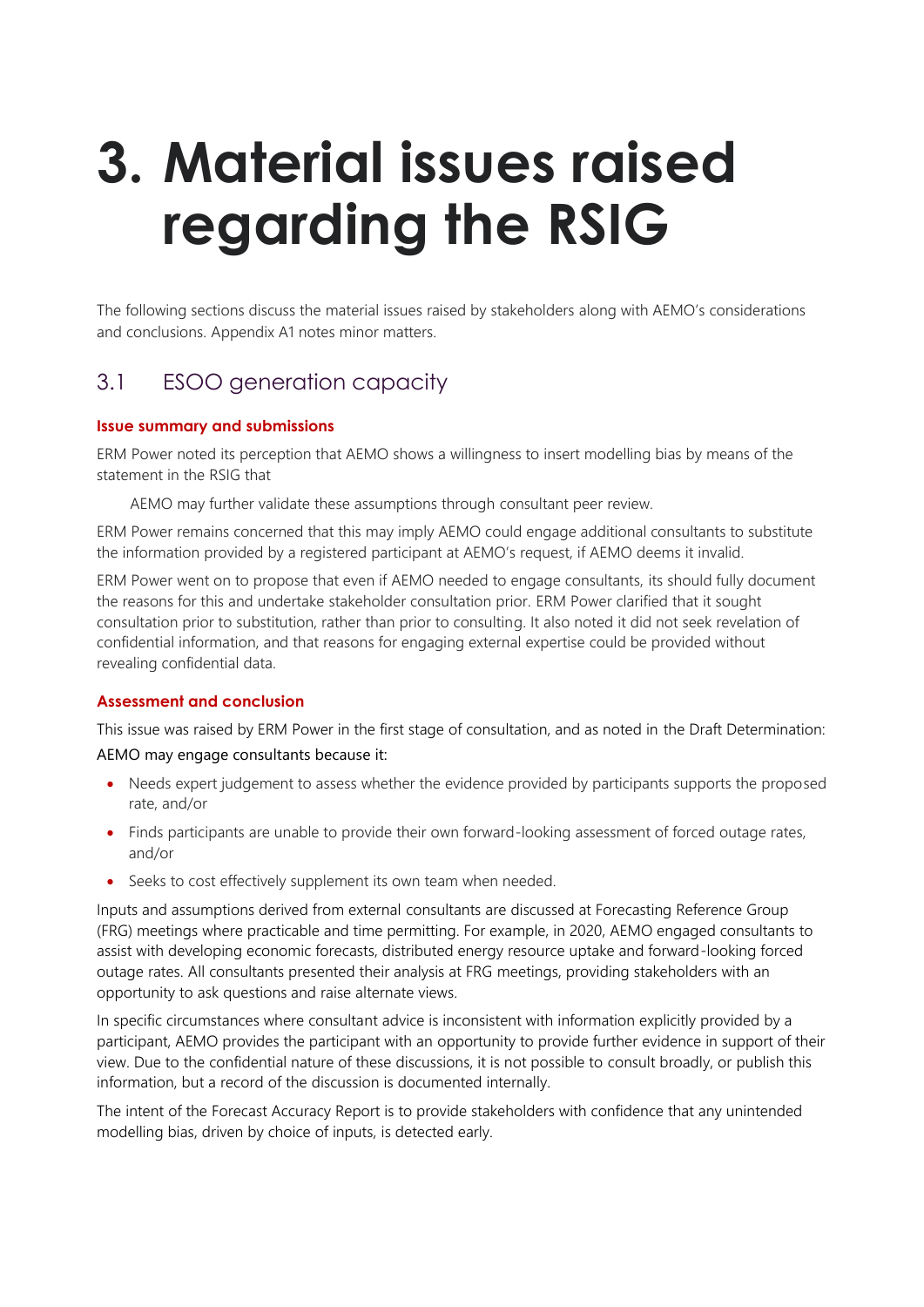## <span id="page-12-0"></span>3.2 ESOO intermittent generation

#### **Issue summary and submissions**

ERM Power reiterated its view that best practice was to fully document and justify the use of intermittent generation profiles based on meteorological variables when departing from historical profiles of existing generators when these are available. It proposed wording that causes AEMO to fully document the reasons and the expected level of improvement.

#### **Assessment and conclusion**

AEMO reiterates its response to this matter in the Draft Determination:

*AEMO replaces historical traces for intermittent generation with traces derived from meteorological variables using power curves for many reasons. Historical traces are often missing entirely for new facilities, or compromised for existing facilities, due to commissioning hold points, asset failures, network constraints or market responsive behaviour. Missing data and compromised traces are too numerous for exhaustive reporting. Doing so would incur costs disproportionate with the benefit.* 

*AEMO does not believe the RSIG to be an exhaustive list of all assumptions used in implementing the reliability standard. As with other processes, AEMO will continue to document methodologies and assumptions which it considers material and valuable.*

The above, including the examples listed in the second sentence, clearly explains that the costs of providing a large amount of exhaustive detail is disproportionate with the benefit. Furthermore, it would not be possible to provide participant or site level detail due to confidentiality requirements. In the interest of transparency, the traces used for each intermittent generator are published with the ESOO database, allowing participants to do their own comparisons against history if desired.

## <span id="page-12-1"></span>3.3 ESOO energy constraints

#### **Issue summary and submissions**

ERM Power reiterated concerns about lack of clarity regarding:

- How the ESOO reliability forecast calculation includes the use of pumped storage hydro to supplement natural water inflows.
- How the calculation methodology allows for all hydro plant to be at rated capacity whenever USE is forecast.

ERM Power again queried AEMO's practice of modelling hydro storage such that initial and final hydro storage levels across a yearly period remain constant, and also noted that AEMO's assessment does not indicate that available hydro capacity is dispatched to full capability at times where forecast USE is recorded.

Finally, ERM Power noted that this matter was not under consultation at present.

#### **Assessment and conclusion**

The RSIG is a guideline for AEMO's implementation of the reliability standard, and not an entire approach to modelling methodology. AEMO's market modelling methodology<sup>10</sup> provides more detail on how hydro generation is dispatched by the power market modelling software. In short, the model attempts to utilise energy limited resources at times of highest value, subject to network constraints. While allocated through a deterministic linear programming approach, the hydro storage optimisation is very similar to 'peak shaving' that optimises the resource within each year of the simulation with perfect foresight of the system conditions during every USE event. Pumped hydro is also dispatched endogenously within the power market model with

<sup>10</sup> Available a[t https://www.aemo.com.au/-/media/Files/Electricity/NEM/Planning\\_and\\_Forecasting/Inputs-Assumptions-Methodologies/2019/Market-](https://www.aemo.com.au/-/media/Files/Electricity/NEM/Planning_and_Forecasting/Inputs-Assumptions-Methodologies/2019/Market-Modelling-Methodology-Paper.pdf)[Modelling-Methodology-Paper.pdf.](https://www.aemo.com.au/-/media/Files/Electricity/NEM/Planning_and_Forecasting/Inputs-Assumptions-Methodologies/2019/Market-Modelling-Methodology-Paper.pdf)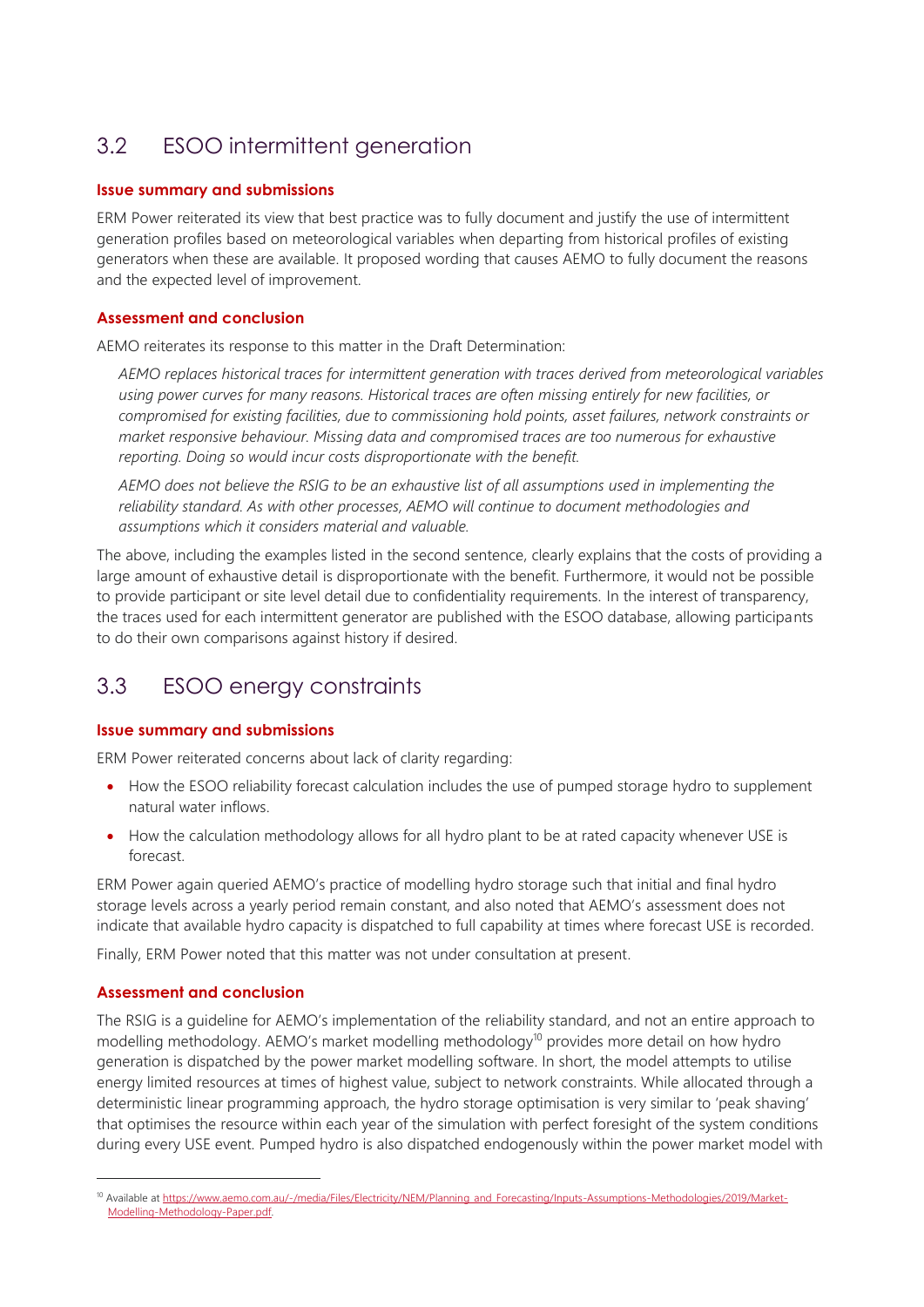pumping and generation scheduled to minimise total system cost. Typically, hydro generation will be capacity constrained at times of USE. If, for some reason, a hydro generator was resource constrained during USE periods and this resource constraint could be addressed by pumping more water to the head pond ahead of time, then the model would automatically do this.

AEMO agrees with ERM Power that initial and final storage levels between any annual period do not remain constant. Hydro storage management is complex and influenced by a number of factors, not all of which are captured in a power market model. In any given year, a hydro generator may choose to store more water than it generates, or conversely, generate more than it stores. However, on average, AEMO considers that the expected annual hydro yield adequately represents hydro generation availability. Modelling the distribution of annual hydro energy usage is unlikely to materially impact the expected annual USE since, at times of USE, hydro generation will be dispatched as much as possible. If anything, capturing variations in annual hydro generation may increase the modelled tail risk under extreme drought conditions when water conservation is critical, but the impact of drought conditions is assessed explicitly in the EAAP. To do anything other than assume expected annual hydro yield (that is, setting final hydro storage levels to initial levels) would require extensive model redevelopment and impose additional compute burden. AEMO does not consider that the redevelopment cost is warranted for the reasons stated.

AEMO acknowledges that hydro capacity is sometimes not at full capacity at times where forecast USE is recorded but asserts the reduction is due to constraints and forced outage rates, not hydro generation or water availability modelling.

## <span id="page-13-0"></span>3.4 ESOO forecast demand

#### **Issue summary and submissions**

ERM Power resubmitted that in the interests of improved transparency, the forecast demand data published in the ESOO be based on the operational "as generated" definition to align with other AEMO data, including the MT PASA demand forecasts and real time operational demand. ERM stated that this will remove the level of confusion which occurs when ESOO published demand does not align with readily observable demand data.

#### **Assessment and conclusion**

As agreed in previous stakeholder consultations, AEMO makes both "as generated" and "sent out" data readily available to stakeholders through its forecasting portal.

### <span id="page-13-1"></span>3.5 Network constraints

#### **Issue summary and submissions**

ERM Power noted that under the NER, USE is calculated based on events associated with generation and inter-regional transmission elements. It asserted that AEMO has developed an alternative and inconsistent definition in the RSIG:

Unplanned network outages in the transmission network that significantly impact the ability to transfer power between regions are stochastically modelled using probabilities derived from historical performance

ERM Power further claimed that the above 'definition' includes unplanned outages of intra-regional transmission elements which under the NER do not contribute to the calculation of USE, and that AEMO's methodology will therefore overstate the forecast level of USE.

#### **Assessment and conclusion**

AEMO disagrees with ERM Power's assessment. The sentence above does not purport to be an alternative definition of USE, and AEMO notes there is no reference in the sentence to intra-regional transmission.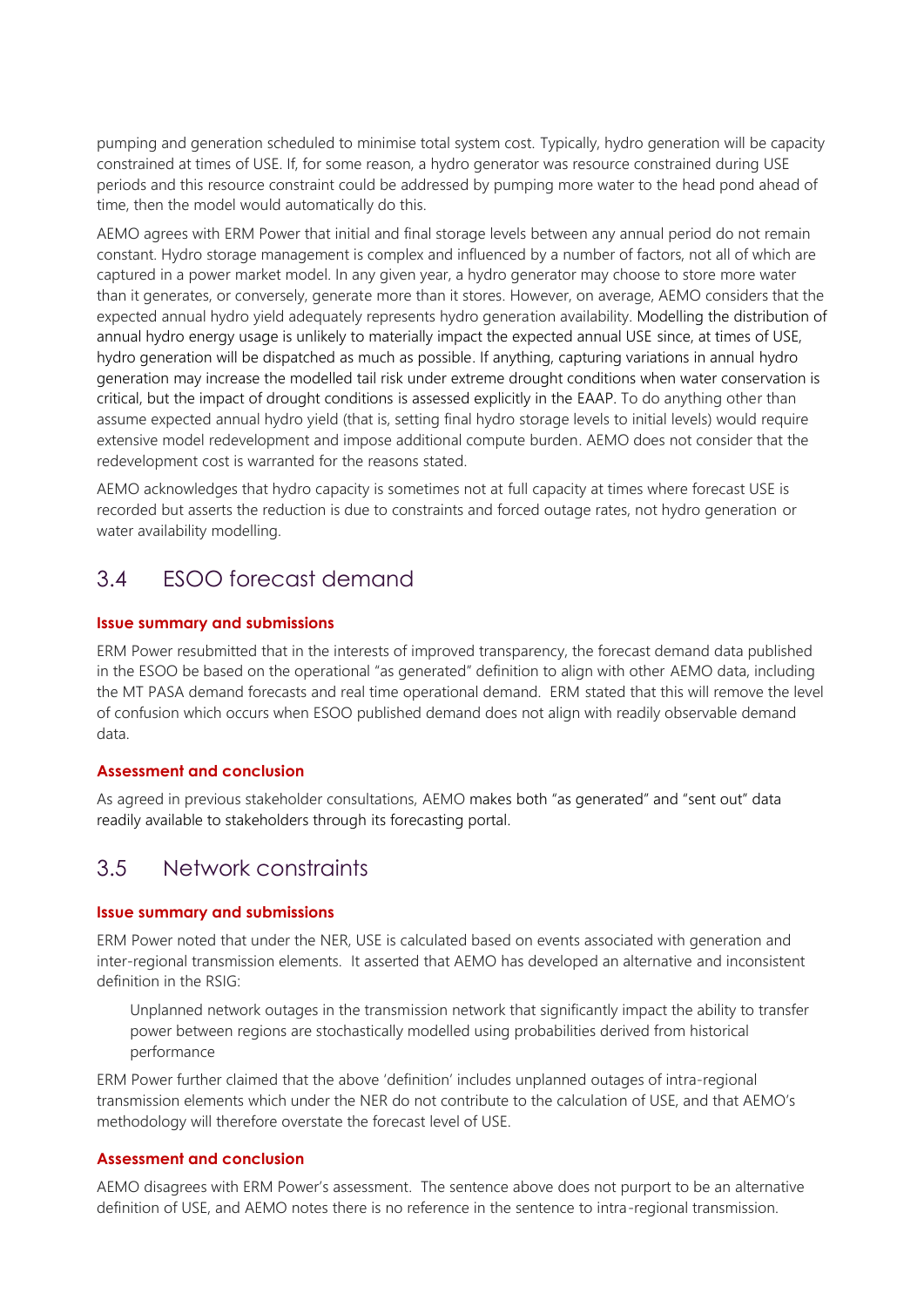AEMO follows NER 3.9.3C, including the definitions of terms such as 'unserved energy' and 'transmission element'. AEMO does not intend to repeat the wording of the NER in all its guidelines as they apply regardless.

## <span id="page-14-0"></span>3.6 Updates to the ESOO

#### **Issue summary and submissions**

ERM Power reiterated its preference for RSIG wording that expressly references positive and negative material changes to the reliability forecast as a reason for updating the ESOO. ERM Power requested AEMO reconsider its view on this matter following the Draft Determination to 'provide confidence to stakeholders that a balanced approach will be applied to a decision to issue an update to the ESOO.'

#### **Assessment and conclusion**

AEMO has reconsidered this matter, noting that while "material change" could be in either direction, AEMO understands that stating this explicitly may provide greater stakeholder confidence. Section 2.1.7 of the guidelines has been changed accordingly.

## <span id="page-14-1"></span>3.7 Factors in additional EAAP reporting

#### **Issue summary and submissions**

ERM Power made further detailed remarks regarding factors that AEMO considers in determining whether to publish an additional EAAP. ERM Power:

- Noted, further to the above Section [3.6,](#page-14-0) AEMO's changes regarding additional EAAP reporting, where AEMO has included "A major increase or decrease in operational consumption".
- Recommended the words 'energy adequacy projection' replace the word 'reliability' in the following sentence in Section 2.2.7 "Any other events or emerging events that may materially impact reliability by way of energy limitations".
- Proposed that 'The requirement for AEMO to exercise the RERT under rule 3.20' be deleted as a factor. ERM Power is unclear what benefit exists from AEMO having this factor as a consideration. ERM Power noted it is unaware of an updated EAAP report being issued following a decision to exercise RERT.

#### **Assessment and conclusion**

AEMO addresses the above points in order:

- In relation to ERM Power's point regarding a major increase or decrease in operational consumption, see above Section [3.6.](#page-14-0)
- AEMO agrees to ERM's suggested wording regarding the energy adequacy projection and has made this change.
- ERM Power appears to have misunderstood the purpose of the RERT reference in this factor. It is to allow for AEMO to declare a low reserve condition (LRC) in an updated EAAP, which may trigger the exercise of RERT – not to follow a decision to exercise RERT. It is more likely that a low reserve condition would be declared in some other way, but AEMO does not intend to limit its discretion as to where a low reserve condition is declared.

## <span id="page-14-2"></span>3.8 Projected Assessment of System Adequacy

#### **Issue summary and submissions**

ERM Power recommended that AEMO change the description of PASA as shown: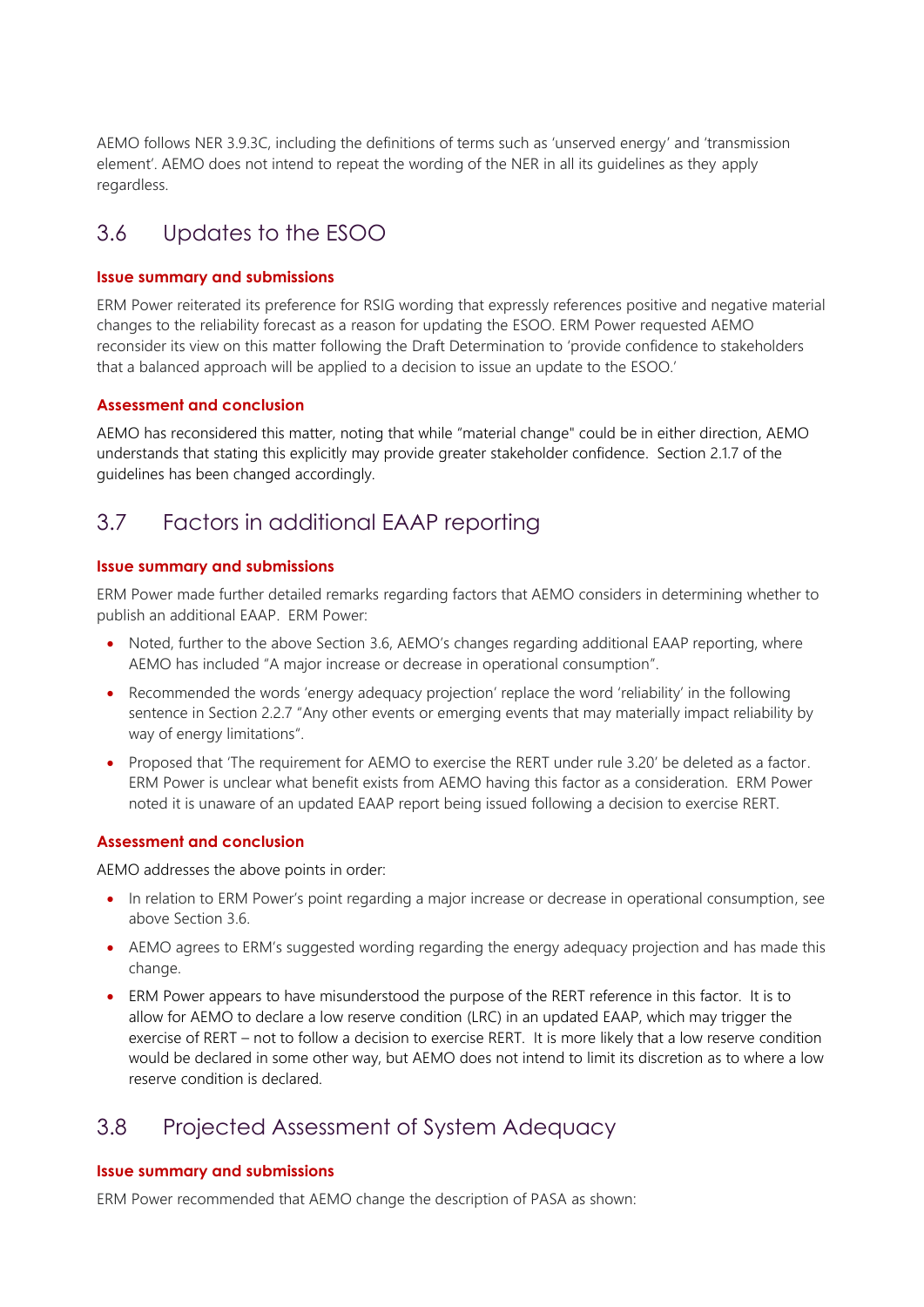Separate reserve assessments are applied for MT PASA and ST PASA processes. MT PASA identifies LRC (as does the ESOO and EAAP) while ST PASA identifies LOR conditions based on determined capacity reserve levels.

#### **Assessment and conclusion**

AEMO considered this further and now determines the adjusted words below, as the relevant passage in the RSIG relates to the difference between MT PASA and ST PASA and is not intended to be a general statement of where an LRC is declared:

Separate reserve assessments are applied for MT PASA and ST PASA processes. MT PASA identifies LRC while ST PASA identifies LOR conditions based on determined capacity reserve levels.

## <span id="page-15-0"></span>3.9 Medium Term PASA (MT PASA)

#### **Issue summary and submissions**

In relation to dispatching contracted reserves, ERM Power noted AEMO's agreement in the Draft Determination to the words 'noting that AEMO may not specifically contract reserves for the purpose of maintaining power system security' were not changed in the amended RSIG.

#### **Assessment and conclusion**

AEMO agrees the updated wording better expresses the intent, and has amended accordingly.

### <span id="page-15-1"></span>3.10 MT PASA demand

#### **Issue summary and submissions**

ERM Power restated its previously recommended amendment to AEMO's text on MT PASA demand;

At a minimum, a combination of the most probable daily peak load (50% POE) and 10% POE demand profiles are sampled probabilistically in the Monte-Carlo simulations to develop the expected USE. At AEMO's discretion and following consultation with stakeholders, more POE demand profiles (such as 90% POE) may be included, if USE outcomes are expected to be materially different from 50% POE outcomes.

ERM Power claimed that AEMO information indicates that the phrases 'most probable daily peak load' and '50% POE' are interchangeable, although the AEMO information is not referenced to enable an informed response.

Finally, ERM Power noted AEMO's statement that ESOO delivery timeframes make it impractical to consult on AEMO's decision to use the 90% POE demand profile in instances where AEMO considers that the expected USE from this profile could be great than zero, and questions how this shows best forecasting practice.

#### **Assessment and conclusion**

The 50% POE demand profile used to calculate expected USE is not the same as a trace that consists of the most probable daily peak loads every day in the year. For the purpose of calculating expecting USE, AEMO preserves the shape of historically observed demand profiles to the extent possible, to capture natural variations in demand and intermittent generation availability. Therefore, ERM Power's proposed wording does not accurately reflect the modelling.

AEMO has updated Table 1 in the MT PASA Process Description to better reflect NER 3.7.2(c), and to avoid perception of an interchangeable use of '50% POE' and 'most probable daily peak load'.

AEMO considers that a decision to explicitly calculate the USE arising from 90% POE demand rather than assume it is zero need not be consulted on each time. The current MT PASA calculation of expected USE is calculated using USE outcomes from the demand profiles as follows: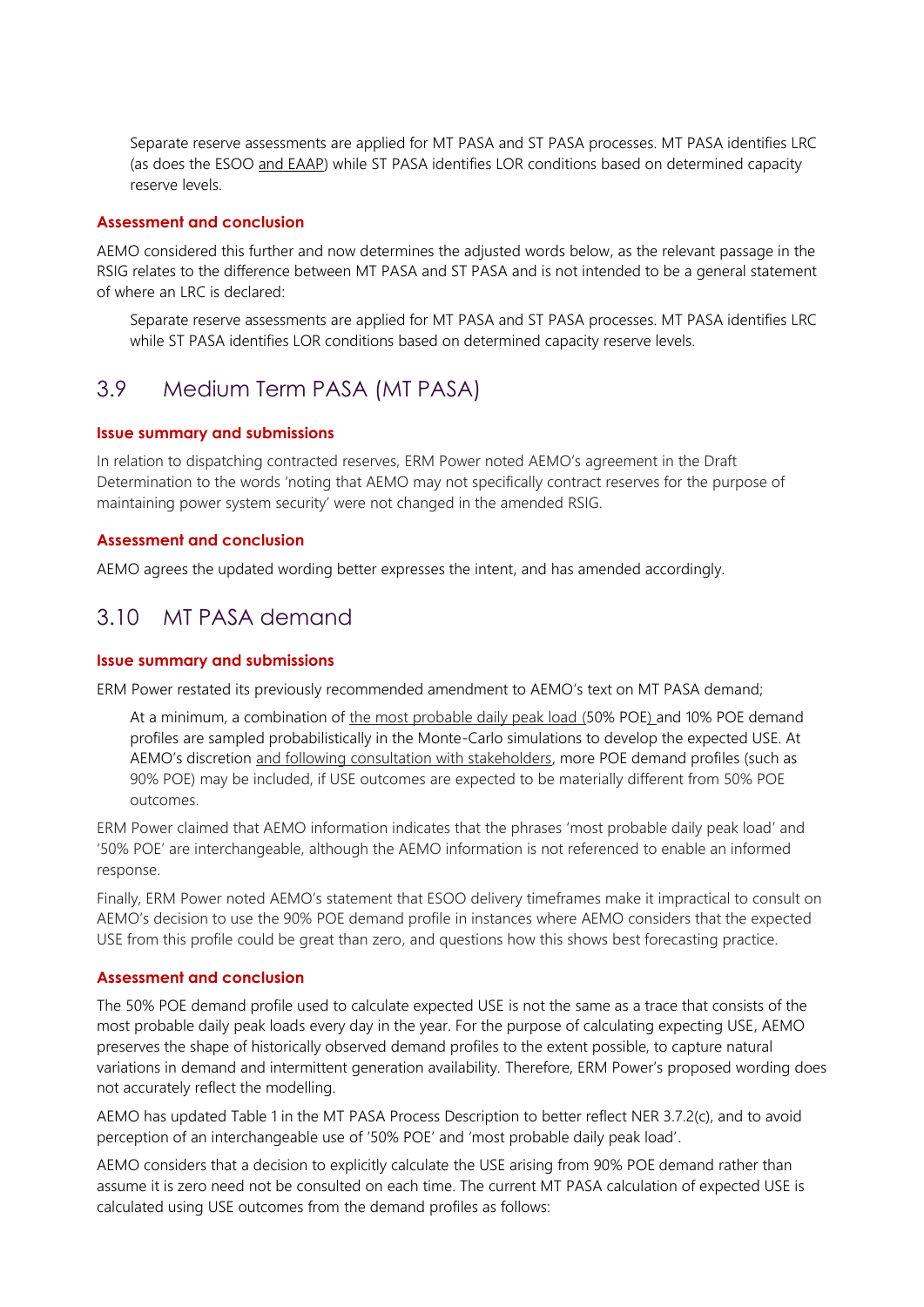Expected USE =  $30.4\%$  \* {10% POE demand outcomes} +  $69.6\%$  \* {50% POE demand outcomes}

AEMO is undertaking improvements expected to be complete in December 2020 to update the calculation to align with other forecasting reports, using all three demand profiles weighted as follows:

Expected USE =  $30.4\%$  \*  $\{10\%$  POE demand outcomes} +  $39.2\%$  \*  $\{50\%$  POE demand outcomes} +  $30.4\%$ \* {90% POE demand outcomes}.

In most instances, to avoid incurring unnecessary compute costs, AEMO will assume the 90% POE demand outcomes result in zero USE (in contrast, under current approach the 90% POE demand outcomes are assumed equivalent to the 50% POE demand outcomes). However, in instances where AEMO considers that assuming zero USE may not be an accurate assessment of USE, then the 90% POE demand outcomes will be modelled explicitly using the same method as applied to 50% POE and 10% POE demand profiles. This approach is consistently applied across all AEMO's reliability forecasts.

## <span id="page-16-0"></span>3.11 Using ESOO for directions and instructions

#### **Issue summary and submissions**

AEMO received submissions that did not support AEMO's proposal to issue Clause 4.8.9 directions or instructions from the ESOO due to its infrequent publication updates.

The MEU submitted:

*The MEU observes that the ESOO is generated annually and that between the time the ESOO is generated and the potential need for implementing the IRM, significant change might have occurred in the wholesale market necessitating a different approach to delivering the required reliability. While the MEU accepts that the ESOO might be the initial document indicating a need for action, there are a number of other forecasting processes that AEMO undertakes that would provide a more up-to-date assessment and/or more detail for action to deliver wholesale market reliability to meet the Reliability Standard.*

#### **Assessment and conclusion**

AEMO understands the concerns raised by the MEU submission. As a result, AEMO has amended the RSIG such that the secondary action of a 4.8.9 instruction, RERT or direction is shared across all four processes, and added an additional point that AEMO will consider the most up to date relevant information when considering whether to take a secondary action.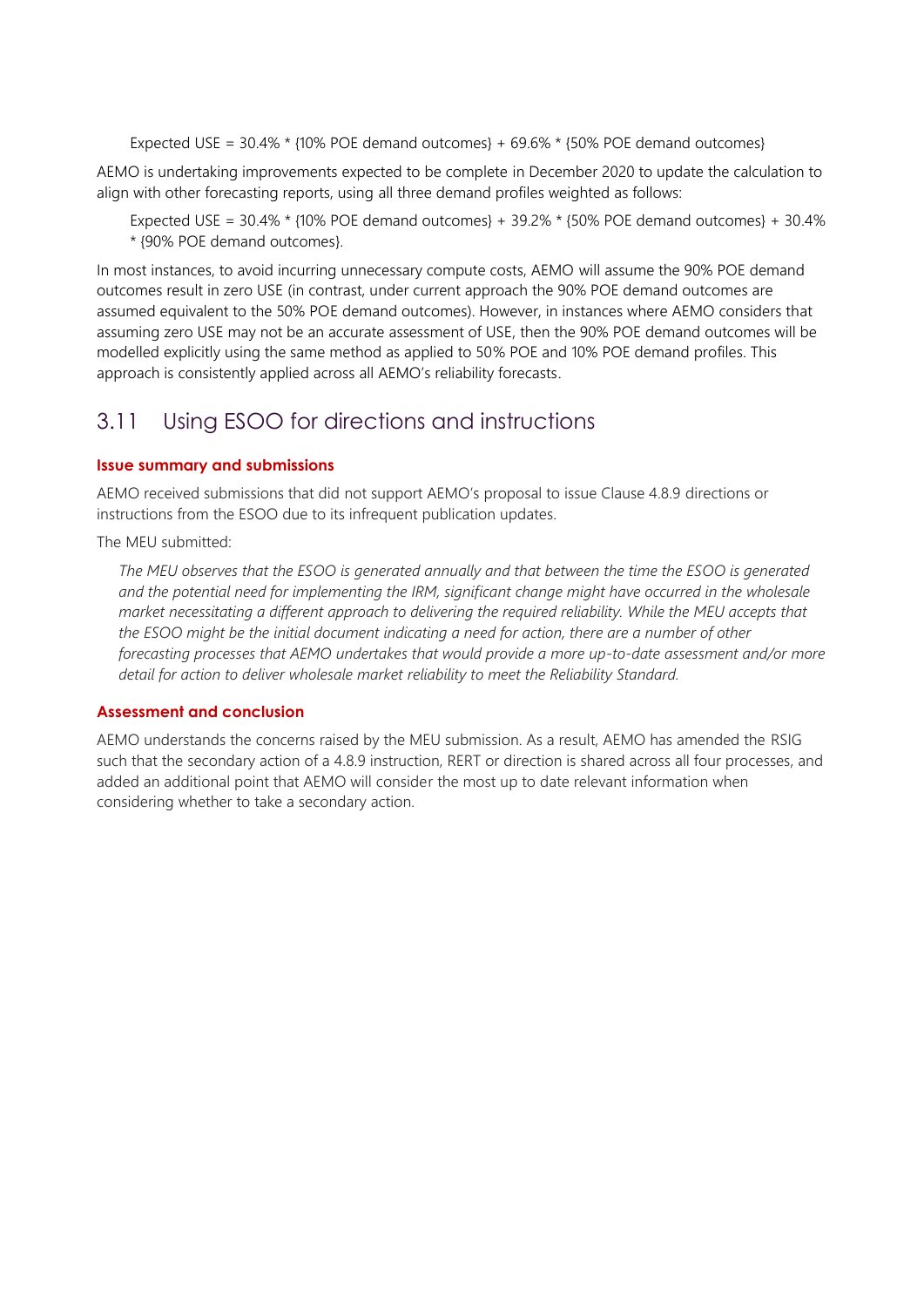## <span id="page-17-0"></span>**4. Material issues raised regarding MT PASA**

## <span id="page-17-1"></span>4.1 MT PASA semi-scheduled wind and solar generation forecasts

#### **Issue summary and submissions**

ERM Power has made the same comments as above in Section [3.2,](#page-12-0) but for MT PASA.

#### **Assessment and conclusion**

See Section [3.2](#page-12-0) of this document.

## <span id="page-17-2"></span>4.2 MT PASA Reliability Run

#### **Issue summary and submissions**

ERM Power recapped and expanded on its concerns regarding what it sees as conservative limits on hydro generation output, whereby the modelling:

- Uses a requirement that storage at the end of the year must be equal to or greater than the storage at the start of the year.
- Subjects storage levels to a series of optimal storage targets for each weekly period.

On both points, ERM Power recapped on its previously suggested alternative wording but did not provide additional rationale beyond its earlier submission.

ERM Power also noted it was unclear on whether AEMO's practice of constraining hydro generation according to MT PASA weekly bids applies only to capacity availability or includes energy constraint bids.

Finally, ERM Power quoted AEMO – "*AEMO will clarify in the MT PASA Process Description that hydro generation is constrained according to both the PASA availability bid into MT PASA and any weekly energy constraints that are submitted*" – but noted that no changes were made in the MT PASA process description regarding annual, monthly and weekly storage targets.

In summary, ERM Power considered the methodology as implemented may result in a forecast of USE when hydro generating plant remains available but not dispatched in the model due to one of the various energy output constraints. Instead, ERM Power proposed that AEMO engage with hydro generation operators to ensure accuracy.

#### **Assessment and conclusion**

AEMO notes the similarity of the point raised with that discussed in Section [3.3,](#page-12-1) but for MT PASA in this instance. AEMO's response is also similar. The MT PASA process description states that annual storage targets are used as well as any weekly energy constraints provided. The MT PASA process description Section 4.3 now includes:

Annual energy limits are implemented through the requirement that the storage at the end of the year must be equal to or greater than the storage at the start of the year. Storage levels must also remain within upper and lower bounds.

And,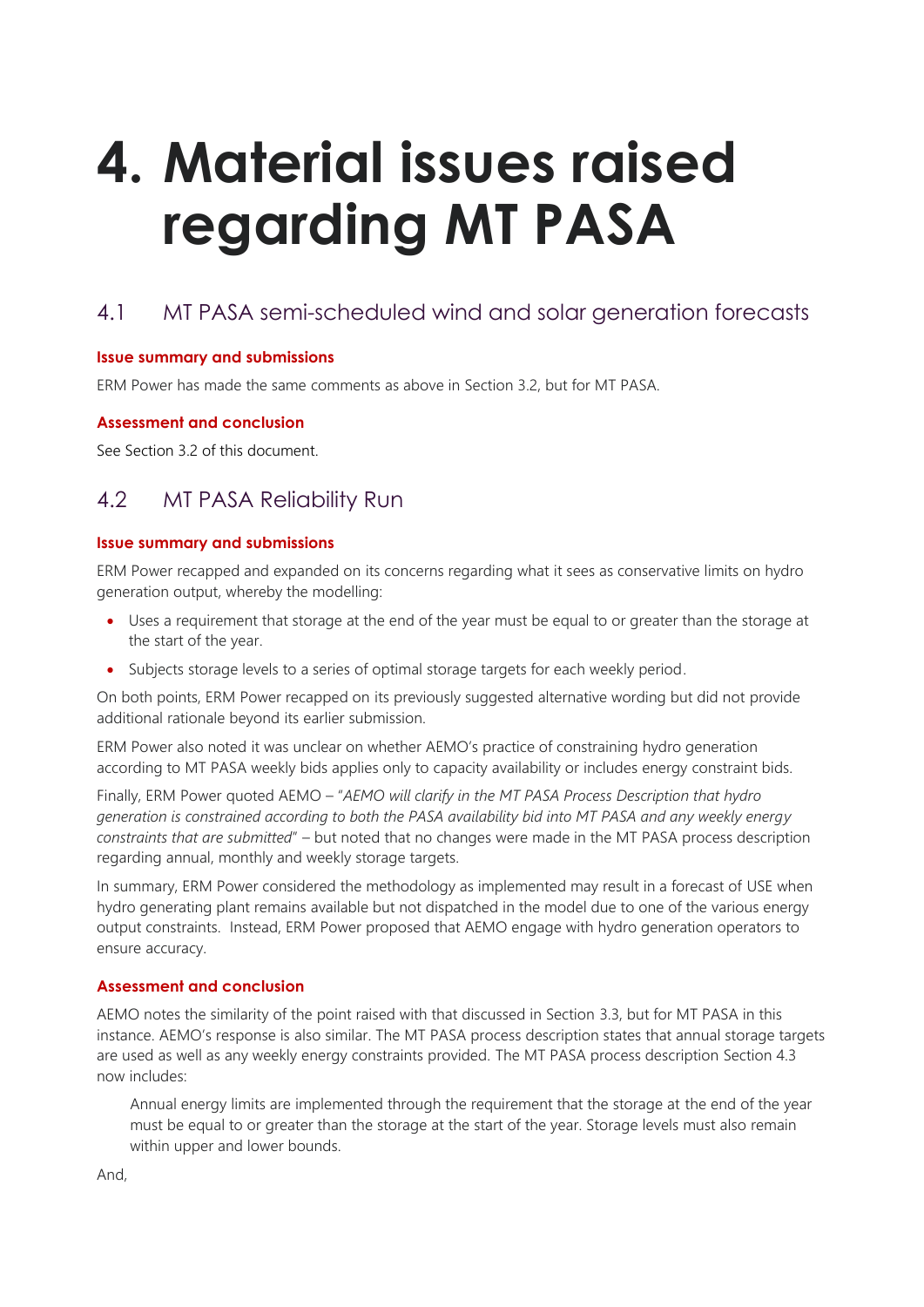In addition to the storage targets, hydro generation is also constrained according to both PASA availability and any MT PASA weekly bids submitted. Weekly energy constraints for all generation types are considered in both phase two and phase three, and cannot be violated.

There are no specific monthly constraints, only monthly inflows.

AEMO's market modelling methodology<sup>11</sup> provides more detail on how hydro generation is dispatched by the power market modelling software. In short, the model attempts to utilise energy limited resources at times of highest value, subject to network constraints. While allocated through a linear programming approach, it is very similar to 'peak shaving'. Pumped hydro is also dispatched endogenously within the power market model with pumping and generation scheduled to minimise total system cost. Typically, hydro generation will be capacity constrained at times of USE. If, for some reason, a hydro generator was resource constrained during USE periods and this resource constraint could be addressed by pumping more water to the head pond ahead of time, then the model would automatically do this.

## <span id="page-18-0"></span>4.3 MT PASA Loss of Load Probability (LOLP) Run

#### **Issue summary and submissions**

ERM Power reiterated its concern regarding the LOLP graph in Appendix E not including flow limit data from interconnected regions or large non VRE non-scheduled generators.

ERM Power requested AEMO explicitly state that interconnector support is included in the modelling process, namely via the following amendment to Section 3.2.2:

"Each region is considered independently but allows for support from adjacent regions across interconnectors."

#### **Assessment and conclusion**

AEMO agrees that the proposed addition will improve clarity and has modified the MT PASA process description accordingly

## <span id="page-18-1"></span>4.4 Additional reporting data

#### **Issue summary and submissions**

ERM Power recapped the history of its correspondence on additional reporting data:

- ERM Power noted in its initial submission that it was unclear why the three additional adjusted aggregate scheduled generating unit PASA availability values for each region had been included or the reasoning for their inclusion.
- AEMO responded in the Draft Determination that AEMO has previously noted during the MT PASA rule change consultation that publishing the minimum aggregate scheduled capacity across all stochastic iterations is of limited value, because the minimum and maximum values are inherently outliers. MT PASA models up to 2,000 stochastic simulations to capture the full distribution of capacity outcomes and AEMO does not consider the single extreme minimum to be informative. Therefore, in the interest of improving transparency, AEMO is publishing information on the range of scheduled capacity which better reflects the impact of forced outage rates, using the same percentile methodology applied to a range of other MT PASA outputs

ERM Power stated that it is concerned that the additional data will increase confusion, and referred to AEMC's non-acceptance of AEMO's submission to the Improving Transparency and Extending Duration of MT PASA rule change.

<sup>11</sup> Available a[t https://www.aemo.com.au/-/media/Files/Electricity/NEM/Planning\\_and\\_Forecasting/Inputs-Assumptions-Methodologies/2019/Market-](https://www.aemo.com.au/-/media/Files/Electricity/NEM/Planning_and_Forecasting/Inputs-Assumptions-Methodologies/2019/Market-Modelling-Methodology-Paper.pdf)[Modelling-Methodology-Paper.pdf.](https://www.aemo.com.au/-/media/Files/Electricity/NEM/Planning_and_Forecasting/Inputs-Assumptions-Methodologies/2019/Market-Modelling-Methodology-Paper.pdf)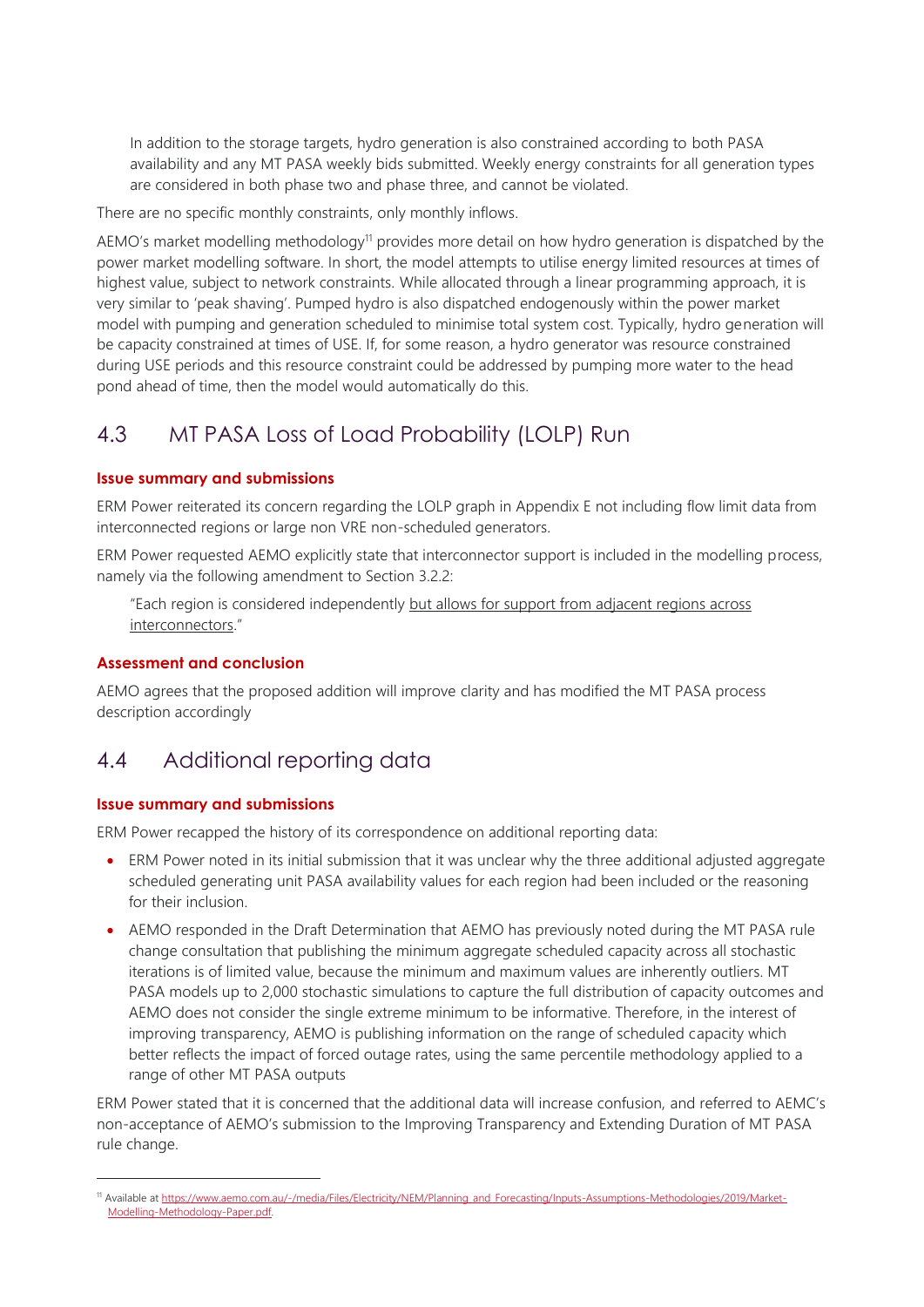#### **Assessment and conclusion**

In the rule change proposal "Improving transparency and extending duration of MT PASA", AEMO submitted that 10% and 90% POE values were preferable to minimum and maximum values for representing the probability distribution of aggregate scheduled generation availability, given outliers that may be present. The AEMC determined that minimum and maximum values should be published, noting that AEMO's suggestion to replace minimum and maximum values was not supported by the rule change proponent (ERM Power) to "deliver the full range of possible available generation modelling outcomes"<sup>12</sup>. The AEMC did not reject provision of probabilistic values and AEMO maintains that provision of only minimum and maximum values is misleading relative to the underlying probabilistic process. AEMO sees the provision of the range of scheduled capacity as useful to those who seek improved understanding of the impact of forced outage rates. In implementing the rule change, work is underway to include a full array of aggregate availability values including minimum, 90%, 50%, 10% POE, and maximum, which is consistent with both NER 3.7.2 f (5C) and with good practice for representing probabilistic information. This is included in the MT PASA process description.

## <span id="page-19-0"></span>4.5 Generation capacity constraints

#### **Issue summary and submissions**

Energy Queensland requested increased transparency regarding generation reductions caused by transmission and distribution capacity constraints, submitting:

We consider it would be beneficial for the market to be better informed of the timing, duration and location of these constraints to the dispatch of generation and forecast capacity reduction (percentage) or reduction in output (in MW). This information could be provided for each affected unit (or dispatchable unit ID (DUID)) in the MT PASA Process Description document in the table titled "MTPASA\_CONSTRAINTSUMMARY".

#### **Assessment and conclusion**

AEMO acknowledges the potential value of this information to market participants. In some cases where constraints apply to a single DUID, this may be easily identifiable from existing constraint information in MTPASA\_CONSTRAINTSUMMARY.

However, the complex interaction between constraints on meshed networks means that full constraint attribution to individual DUIDs is challenging. To do so would require substantial model redevelopment, incurring costs that may be disproportionate to the benefit. As such, AEMO does not intend to adopt this change at this stage.

<sup>12</sup> https://www.aemc.gov.au/rule-changes/improving-transparency-and-extending-duration-mt-pasa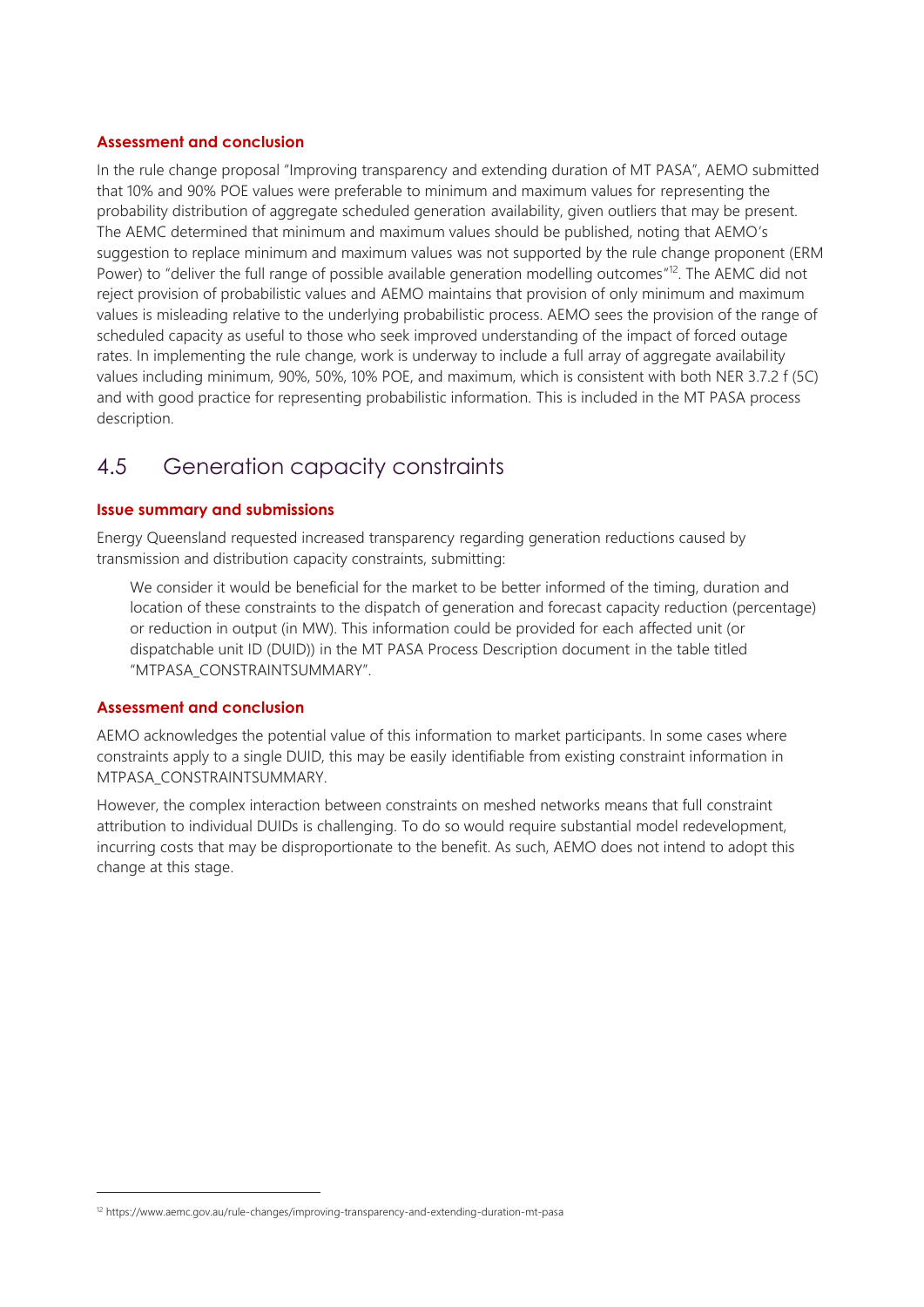## <span id="page-20-0"></span>**5. Material issues raised regarding EAAP**

## <span id="page-20-1"></span>5.1 Simulation cases

#### **Issue summary and submissions**

On the topic of EAAP simulation scenarios, ERM Power emphasised stakeholder consultation should be required before any additional scenarios are simulated and queried AEMO's position on this matter as a paragraph contained in the EAAP included struck-out text:

If the need arises, AEMO will conduct simulations of 90% POE demand traces or additional scenarios as appropriate in future using the GELF information provided by Scheduled Generators in accordance with these EAAP guidelines. Any extra scenarios that would require additional information from participants will be done in consultation with stakeholders.

#### **Assessment and conclusion**

Regarding the 90% POE demand traces, AEMO notes the similarity between this topic and Section 3.10. Please see that section for AEMO's response to the use of 90% POE demand traces.

Regarding consultation, AEMO has now edited the quoted paragraph such that the struck through text is now included in the document and added 'where practicable'.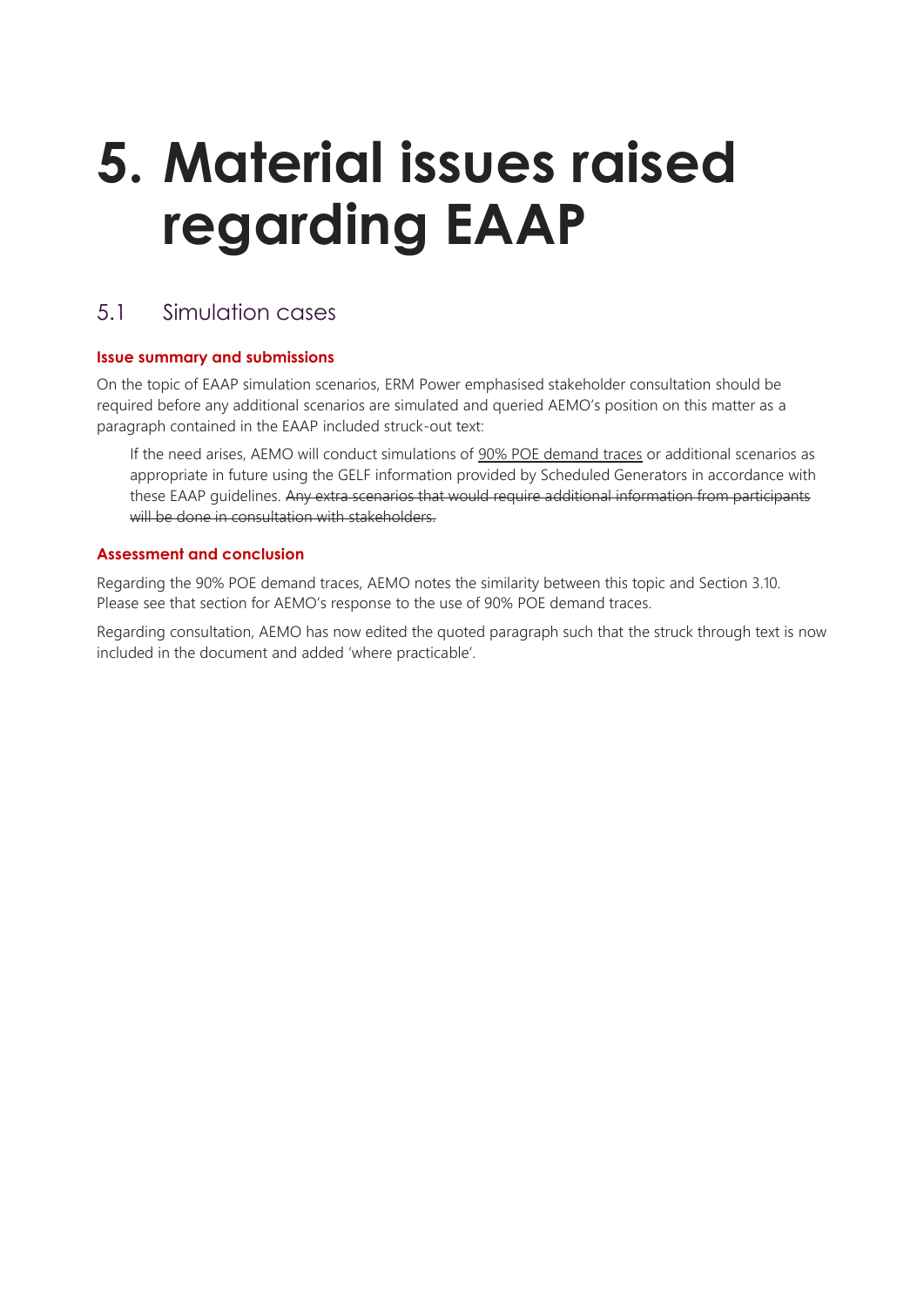# **A1. Summary of other issues raised**

<span id="page-21-1"></span><span id="page-21-0"></span>

| Organisation(s)  | Comment                                                                                                                                                                                                                                                                                                                                                                                                                                                            | <b>AEMO</b> response                                                                                                                                                                                                                                                                                                                                                                      |
|------------------|--------------------------------------------------------------------------------------------------------------------------------------------------------------------------------------------------------------------------------------------------------------------------------------------------------------------------------------------------------------------------------------------------------------------------------------------------------------------|-------------------------------------------------------------------------------------------------------------------------------------------------------------------------------------------------------------------------------------------------------------------------------------------------------------------------------------------------------------------------------------------|
| <b>ERM Power</b> | RSIG – Interaction with the Interim Reliability Measure – ERM Power noted its understanding<br>that if the proposed rules to implement the Interim Reliability Measure were not made or<br>altered, the proposed amendments to the Guidelines related to the Interim Reliability<br>Measure would be modified or withdrawn.                                                                                                                                        | AEMO notes the IRM rule changes are made.<br>Refer to Draft Determination Section 3.1.                                                                                                                                                                                                                                                                                                    |
| <b>ERM Power</b> | RSIG - Interaction with the Interim Reliability Measure - ERM Power noted that "The<br>proposed Interim Reliability Measure has an expiry date of 31 March 2025 and that the last<br>date AEMO can enter into a 3-year contract for Interim Reliability Reserve will be 2022 for the<br>2024/25 summer. For clarity, we believe these details should also be included in section 1.5 of<br>the Guideline."                                                         | AEMO has amended the quidelines to clearly delineate those amendments that relate<br>to the interim reliability measure and to state that the amendments related to the<br>interim reliability measure apply from the date the National Electricity Amendment<br>(Interim Reliability Measure) Rule 2020 commences.<br>Refer to Draft Determination Section 3.1.                          |
| <b>ERM Power</b> | RSIG - Changing the purpose of ESOO to procuring reliability reserves - ERM Power<br>interpreted the RSIG amendments to be AEMO changing the purpose of the ESOO from<br>'inform the National Electricity Market of potential reliability issues in the future and request a<br>retailer reliability obligation (RRO) reliability instrument if required' to 'AEMO may procure<br>interim reliability reserves'.                                                   | AEMO disagrees with ERM Power's interpretation of the RSIG amendments. AEMO is<br>not seeking to replace the purpose of the ESOO. The amendments to the RSIG add<br>to the roles the ESOO already performs in that the USE forecasts are used as an input<br>to the procurement of RERT.<br>Refer to Draft Determination Section 3.3.                                                     |
| <b>ERM Power</b> | MT PASA - Reliability trends in historical data - ERM Power noted the potential for different<br>treatment between improving and deteriorating generator reliability implied by AEMO's<br>proposed amendment:<br>The historical information may not be considered suitable in instances where a deteriorating<br>or improving trend in reliability is evident in the historical data and there are reasonable<br>grounds to indicate that this trend may continue. | AEMO agrees that its proposed change regarding historical information inadvertently<br>implied an imbalanced treatment of generator reliability, and agrees with ERM<br>Power's suggested wording to include the 'or improving' and 'reasonable grounds' in<br>the sentence.<br>Refer to Draft Determination Section 4.1.                                                                 |
| <b>ERM Power</b> | MT PASA – Demand Side Participation – ERM Power's submission queried the use of the word<br>'committed' in the DSP section of the process document, where AEMO states "MT PASA uses<br>the committed amounts of DSP", as this could imply that only scheduled wholesale demand<br>response is included in MT PASA.                                                                                                                                                 | AEMO agrees simply referring to 'committed' can be misleading and has updated<br>text to refer to 'existing and committed' instead. AEMO has furthermore updated the<br>wording to make clear it will use its most recent DSP forecast. This updated text has<br>been moved to the RSIG, to consolidate where DSP assumptions are described.<br>Refer to Draft Determination Section 4.6. |

#### **Table 1 Other issues raised (in second stage submissions)**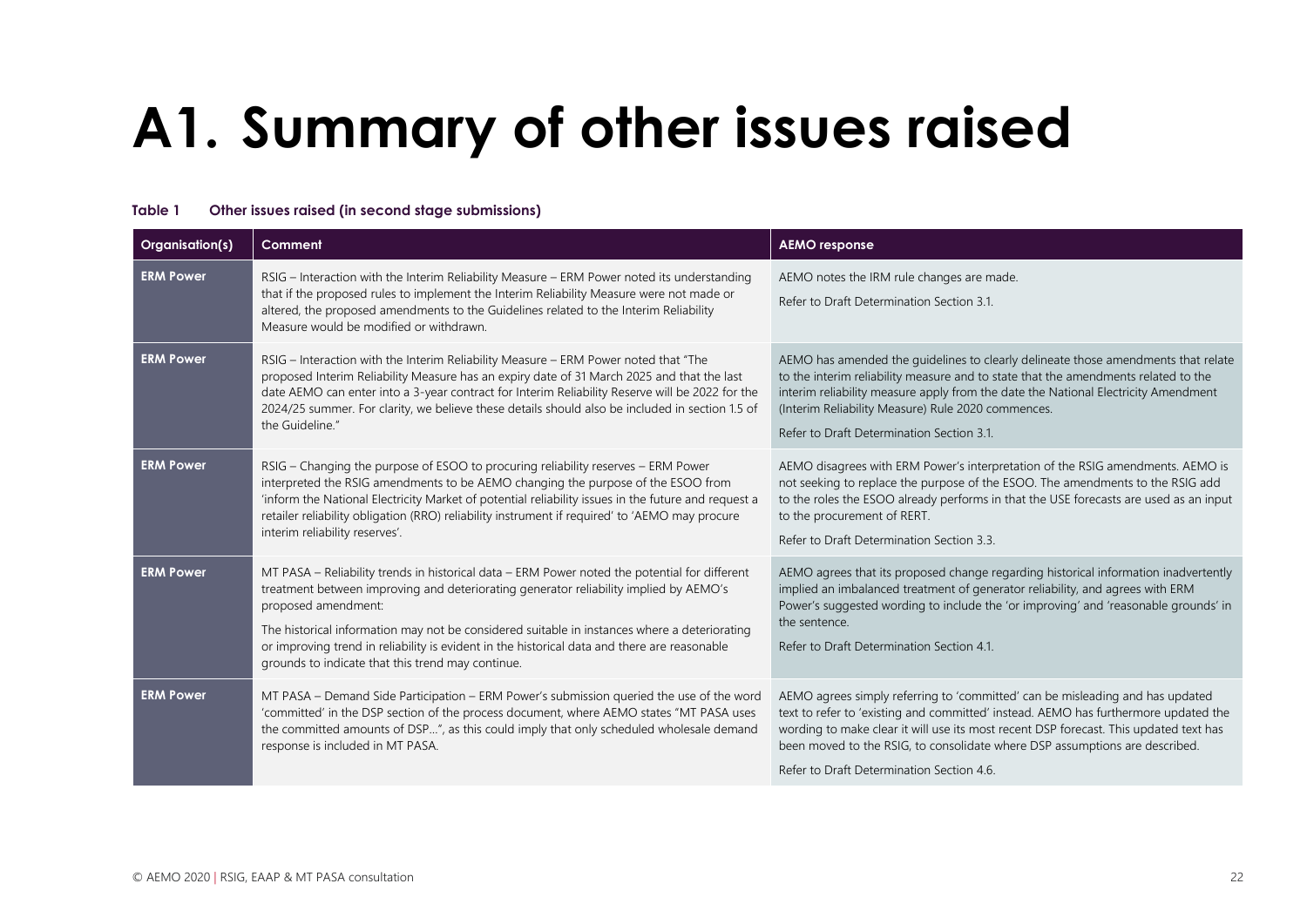| Organisation(s)  | <b>Comment</b>                                                                                                                                                                                                                                                                                                                                                                                                                                                                           | <b>AEMO</b> response                                                                                                                                                                                                                                                                                                                                                                                                                                                                                                                                                                           |
|------------------|------------------------------------------------------------------------------------------------------------------------------------------------------------------------------------------------------------------------------------------------------------------------------------------------------------------------------------------------------------------------------------------------------------------------------------------------------------------------------------------|------------------------------------------------------------------------------------------------------------------------------------------------------------------------------------------------------------------------------------------------------------------------------------------------------------------------------------------------------------------------------------------------------------------------------------------------------------------------------------------------------------------------------------------------------------------------------------------------|
| <b>ERM Power</b> | EAAP - Number of demand profiles - ERM Power believed there was inconsistency with the<br>number of profiles, in that the MT PASA document said "at least ten different annual demand<br>profiles" whereas the RSIG indicated the use of eight different historical load profiles.                                                                                                                                                                                                       | AEMO agrees and has updated the Process Description to be consistent with the<br>RSIG in the number of historical load profiles used.<br>Refer to Draft Determination Section 5.1.                                                                                                                                                                                                                                                                                                                                                                                                             |
| <b>ERM Power</b> | EAAP - Include reference to DSP in EAAP - ERM Power requested that AEMO include DSP<br>assumptions in the EAAP Guidelines.                                                                                                                                                                                                                                                                                                                                                               | AEMO sees it as appropriate to have assumptions described in only one document.<br>This approach avoids potential inconsistencies and the need to consult on multiple<br>documents if a change is required. Thus, AEMO will continue to describe DSP<br>assumptions in the DSP Forecasting Methodology.<br>Refer to Draft Determination Section 5.2.                                                                                                                                                                                                                                           |
| <b>ERM Power</b> | EAAP - Maximum Demand Capacity - ERM Power noted concern that use of the MT PASA<br>submission values may understate capacity to meet forecast demand for average summer<br>days and potentially unnecessarily consume energy from hydro power schemes that could<br>otherwise be used to reduce forecast USE.<br>ERM Power recommended consideration be given to incorporating higher capacity values for<br>average summer days based on the process to be utilised for the 2020 ESOO. | As stated in clause $3.7C(b)(6)(A)$ , the EAAP should take into account, where relevant,<br>the information and MT PASA inputs referred to in clauses 3.7.1 and 3.7.2. As<br>described in the Guidelines, this means that the EAAP uses MT PASA capacities for<br>the purpose of its assessment. As is the case with MT PASA, the inclusion of the<br>typical summer capacity used in the ESOO is difficult. MT PASA capacity offers can<br>deviate from normal seasonal capacity offers due to the impact of partial outages.<br>See Section 5.2 of the Draft Determination for more details. |
| <b>ERM Power</b> | ESOO methodology - ERM Power recommended that AEMO also consider a review of the<br>ESOO Methodology Document to provide consistency with the RSIG, the MT PASA process<br>and the EAAP Guidelines.                                                                                                                                                                                                                                                                                      | AEMO has consulted on the assumptions used in the ESOO throughout the year. The<br>rule changes that have prompted updates to documents under this consultation do<br>not impact the ESOO methodology. The ESOO methodology will be consulted on as<br>part of the Reliability Forecast Guidelines consultation later this year.<br>Refer to Draft Determination Appendix Table 5.                                                                                                                                                                                                             |
| <b>ERM Power</b> | RSIG - Table 4 implementation summary - ERM Power note and accept AEMO's inclusion of<br>"If not explicitly modelled, the USE values included in the probability weighted calculation of<br>expected USE arising from 90% POE demand profiles are assumed to be zero.", in this Table.                                                                                                                                                                                                   | The word immaterial has been used instead of the suggested "Zero"<br>See Section 3.10 of the Draft Determination for more details.                                                                                                                                                                                                                                                                                                                                                                                                                                                             |
| <b>ERM Power</b> | EAAP - AAP principles - ERM Power were not aware that AEMO continues to publish an<br>Annual National Transmission Statement. We understand the requirements of NER clause<br>5.6.5 were deleted in NER Version 30 commencing 1 July 2009.                                                                                                                                                                                                                                               | Reference to NTP has been replaced with ISP.<br>Refer to Draft Determination Appendix Table 4.                                                                                                                                                                                                                                                                                                                                                                                                                                                                                                 |
| <b>ERM Power</b> | EAAP - Scenarios - ERM Power sought the use of the word 'must' regarding EAAP scenarios<br>in Section 4.1 of the EAAP, that is, "The following scenarios must be included in the first EAAP<br>to be published by 31 March 2010". ERM Power also sought remove 31 March 2010.                                                                                                                                                                                                            | AEMO will not use 'must' because this is not a requirement.<br>AEMO has removed reference to '31 March 2010'.<br>Refer to Draft Determination Appendix Table 4.                                                                                                                                                                                                                                                                                                                                                                                                                                |